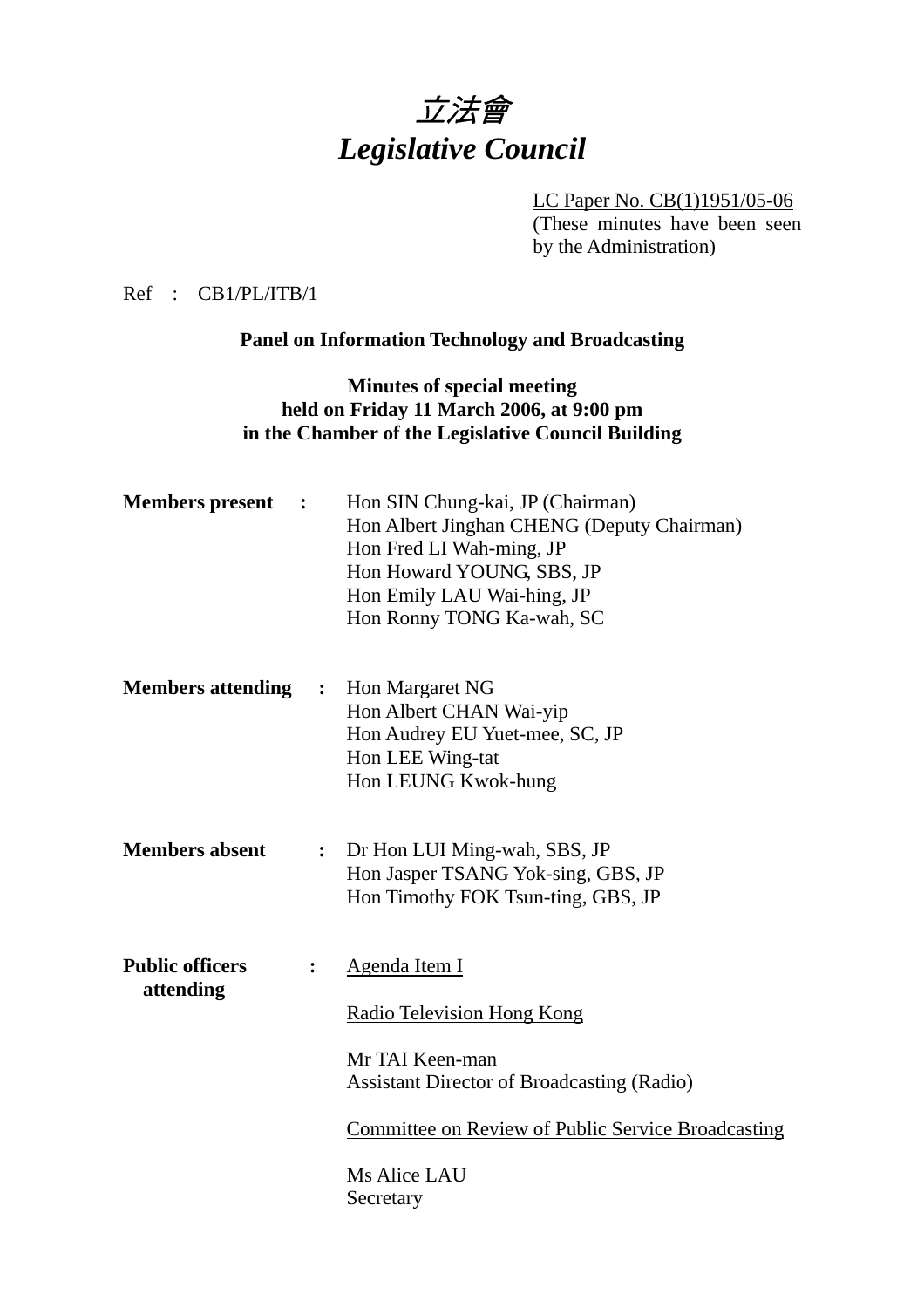**Invitation** 

The Chinese University of Hong Kong

Professor Clement Y K SO **Director** School of Journalism and Communication

Professor Joseph Man CHAN Professor School of Journalism and Communication

Hong Kong Commercial Broadcasting Company Limited

Mr Felix TO Assistant General Manager

Ms Clarice CHIU Director of External Affairs

Metro Broadcast Corporation Limited

Mr SUNG Man-hei Deputy Managing Director & Chief Operations Director – Metro Finance

Ms Alice KWOK Executive Chief Editor – Metro Finance & Corporate Affairs Director

Ms Katherine KWOK Deputy Director – Compliance & Operations

Asia Television Limited

Mr H Y KWONG Senior Vice President Programme & External Affairs

Mr Peter KWAN Senior Vice President News

Ms Lisa CHEUNG Corporate Lawyer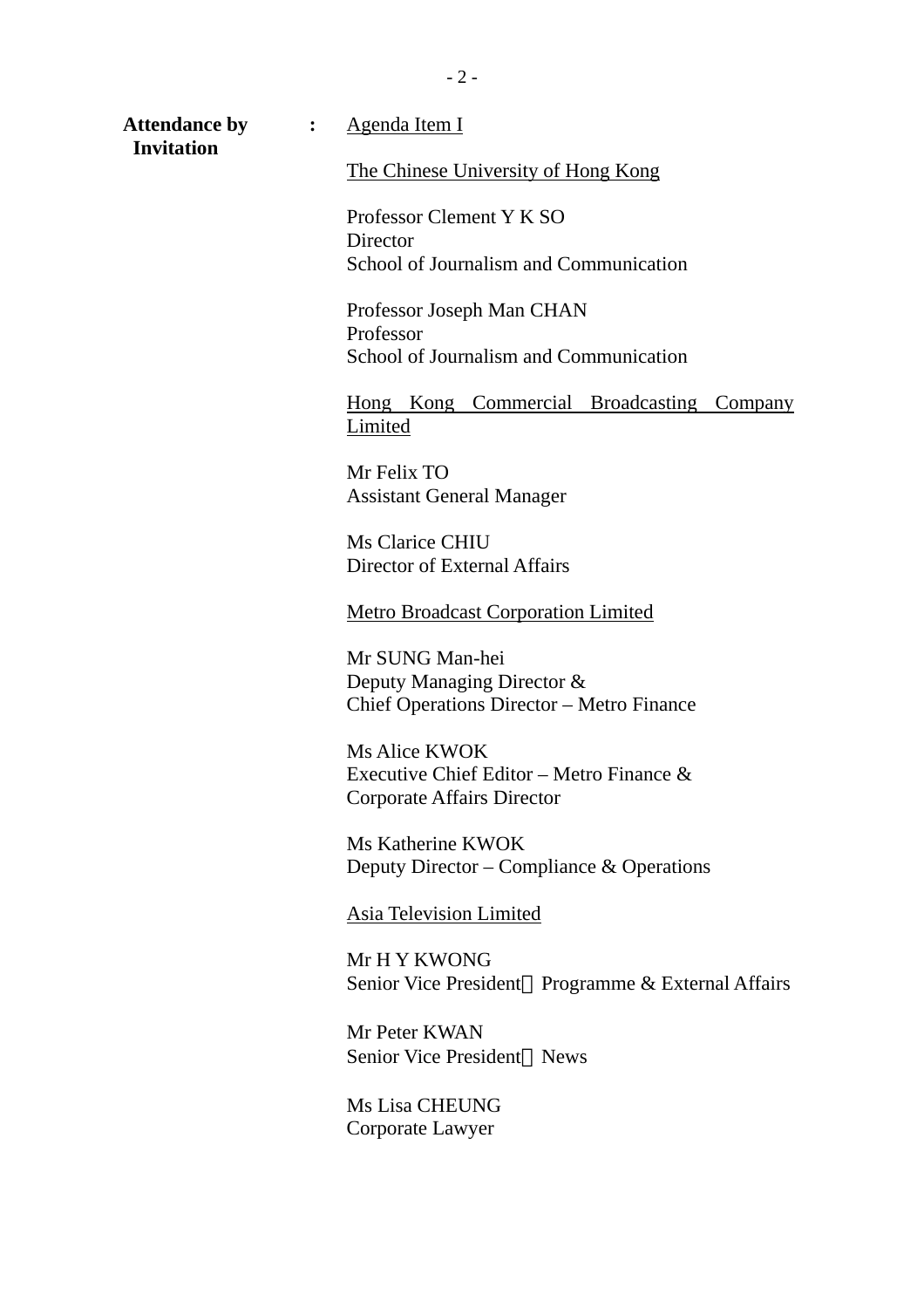#### Television Broadcasts Limited

Mr S K CHEONG General Manager Broadcasting

Dr Janie TO Manager Programme Research & Development

Citizens' Radio

Mr Peter LAM Senior Broadcasting Consultant

Mr TSANG Kin-shing Convener

#### Democratic Party

Mr Stanley NG Minister of Policy Committee

Hong Kong Association of the Deaf

Mr CHEUNG Kam-kuen **Director** 

Ms WONG Chu-yin Supported Employment Supervisor

Hong Kong Human Rights Monitor

Mr LAW Yuk-kai **Director** 

Ms Belinda WINTERBOURNE Project Officer

Hong Kong Journalists Association

Mr LO King-wah Convener of Press Freedom Subcommittee

Radio Television Hong Kong Programme Staff Union

Ms Janet MAK Lai-ching Chairperson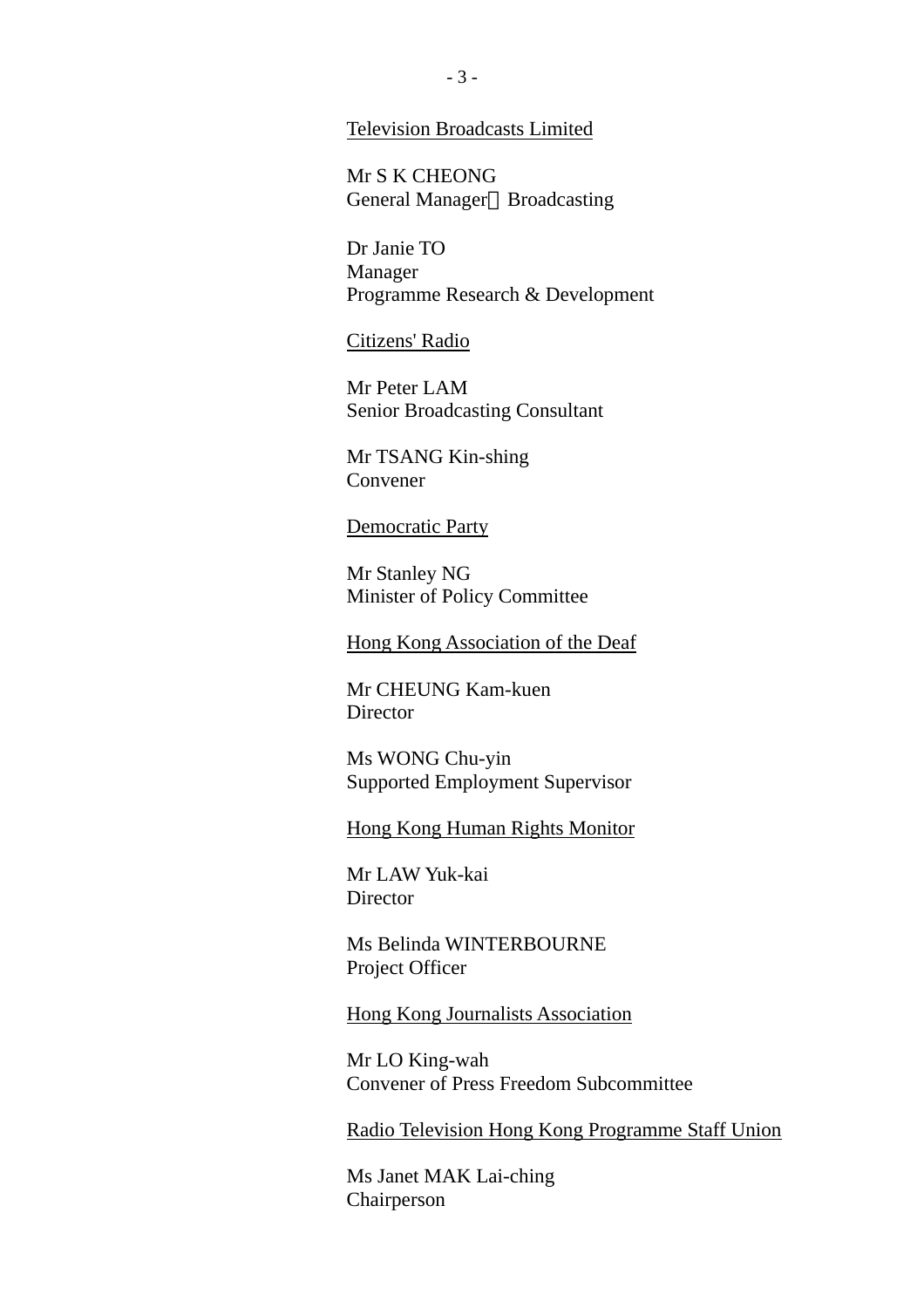|                                               | Ms Bonnie CHEUNG Wing-yin<br>Exco Member       |
|-----------------------------------------------|------------------------------------------------|
| <b>Clerk in attendance : Miss Polly YEUNG</b> | Chief Council Secretary (1)3                   |
| <b>Staff in attendance : Ms Pauline NG</b>    | <b>Assistant Secretary General 1</b>           |
|                                               | Ms Connie FUNG<br>Assistant Legal Adviser 3    |
|                                               | Ms Debbie YAU<br>Senior Council Secretary (1)1 |
|                                               | Ms Sharon CHAN<br>Legislative Assistant (1)6   |

## Action

| I | Issues related to the review on public service broadcasting |                                                                                                                                                                                                         |  |  |  |  |  |
|---|-------------------------------------------------------------|---------------------------------------------------------------------------------------------------------------------------------------------------------------------------------------------------------|--|--|--|--|--|
|   | File Ref. $CTB(CR)9/17/9(05)$                               | -- Legislative Council Brief<br>on<br>Review of<br>public<br>service<br>broadcasting                                                                                                                    |  |  |  |  |  |
|   | LC Paper No. CB(1)796/05-06(01)                             | -- Speaking note of Mr Raymond<br>WONG, Chairman of Committee on<br>Review of Public<br>Service<br><b>Broadcasting</b>                                                                                  |  |  |  |  |  |
|   | LC Paper No. IN12/05-06                                     | -- Information note on "Public service"<br>broadcasting in Canada, Germany,<br>the United Kingdom and the United<br>States" prepared by Research and<br>Library Services Division of the<br>Secretariat |  |  |  |  |  |
|   | LC Paper No. $CB(1)1035/05-06(05)$                          | -- Wording of the motion on "Policy"<br>on public service broadcasting"<br>passed by the Council on 8<br>February 2006                                                                                  |  |  |  |  |  |
|   | LC Paper No. CB(1)1047/05-06                                | -- Minutes of special meeting of Panel<br>Information Technology and<br>on<br>Broadcasting on 25 January 2006                                                                                           |  |  |  |  |  |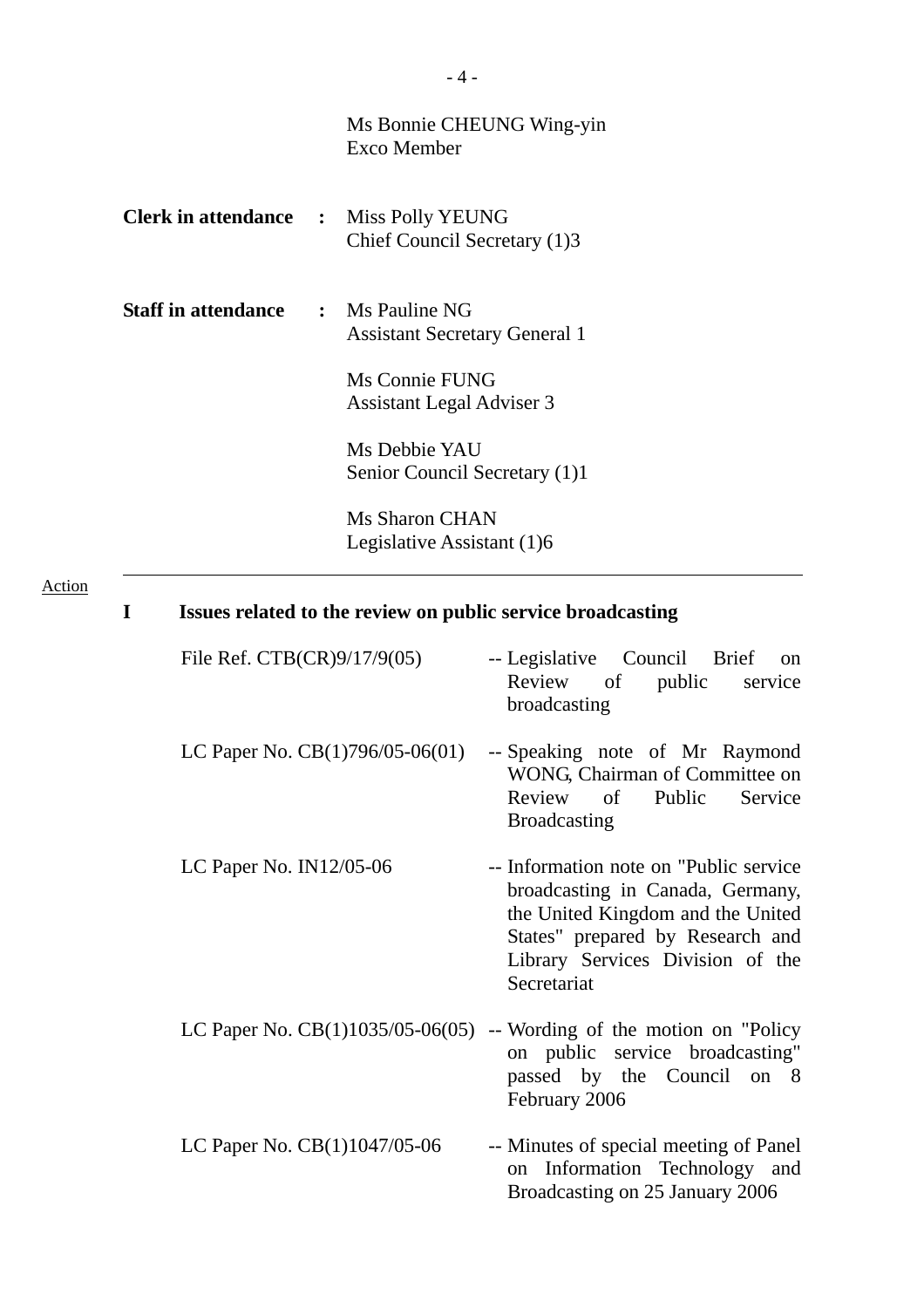#### Meeting with deputations and Administration

 Members noted that a submission had been provided by PCCW Media Limited (PCCW) not attending the meeting (LC Paper No. CB(1)1064/05-06(03)).

2. The Chairman welcomed deputations and the Administration to the meeting. He invited them to give views on issues related to the review on public service broadcasting (the Review).

*Radio Television of Hong Kong (RTHK)*  (LC Paper No. CB(1)1064/05-06(01) -- Submission)

3. The Assistant Director of Broadcasting (Radio) (AD of B) informed the meeting that in response to the Review, RTHK had submitted information outlining the work of RTHK for the reference of the Committee on Review of Public Service Broadcasting (the Review Committee). RTHK would collate the views received and prepare a comprehensive submission to the Review Committee in due course. He said that RTHK would continue to fully participate in the Review by listening carefully to the public views and facilitating public discussions on the future development of public service broadcasting (PSB) in Hong Kong. AD of B highlighted and supplemented RTHK's position as outlined in its submission as follow:

- (a) RTHK's programming was distinctive in terms of service targets and content. Its programming catered for a broad spectrum of audiences, including the needs of minority interest groups. On distribution of output by programming nature, 60% of its radio output were news, current affairs, information, and arts, culture and education whereas about 50% of its television (TV) output were current affairs, civic education and Mainland affairs. There were many creative productions such as the programme series about young musicians, first-time producers etc. Some of those programmes produced through outsourcing had won international awards. Moreover, RTHK's programmes like City Forum and Talkabout provided a platform for public participation. The distinctive positioning of RTHK's programming had proven to be widely accepted by the community.
- (b) In the new media environment, RTHK had been a local pioneer in experimenting cutting-edge Internet broadcasting services such as RTHK on the Road, podcasting and Wi-fi. Besides, RTHK's TV and radio programmes were relayed regularly by more than ten broadcasters overseas.
- (c) RTHK welcomed the view of commercial broadcasters that PSB in Hong Kong should remain publicly-funded.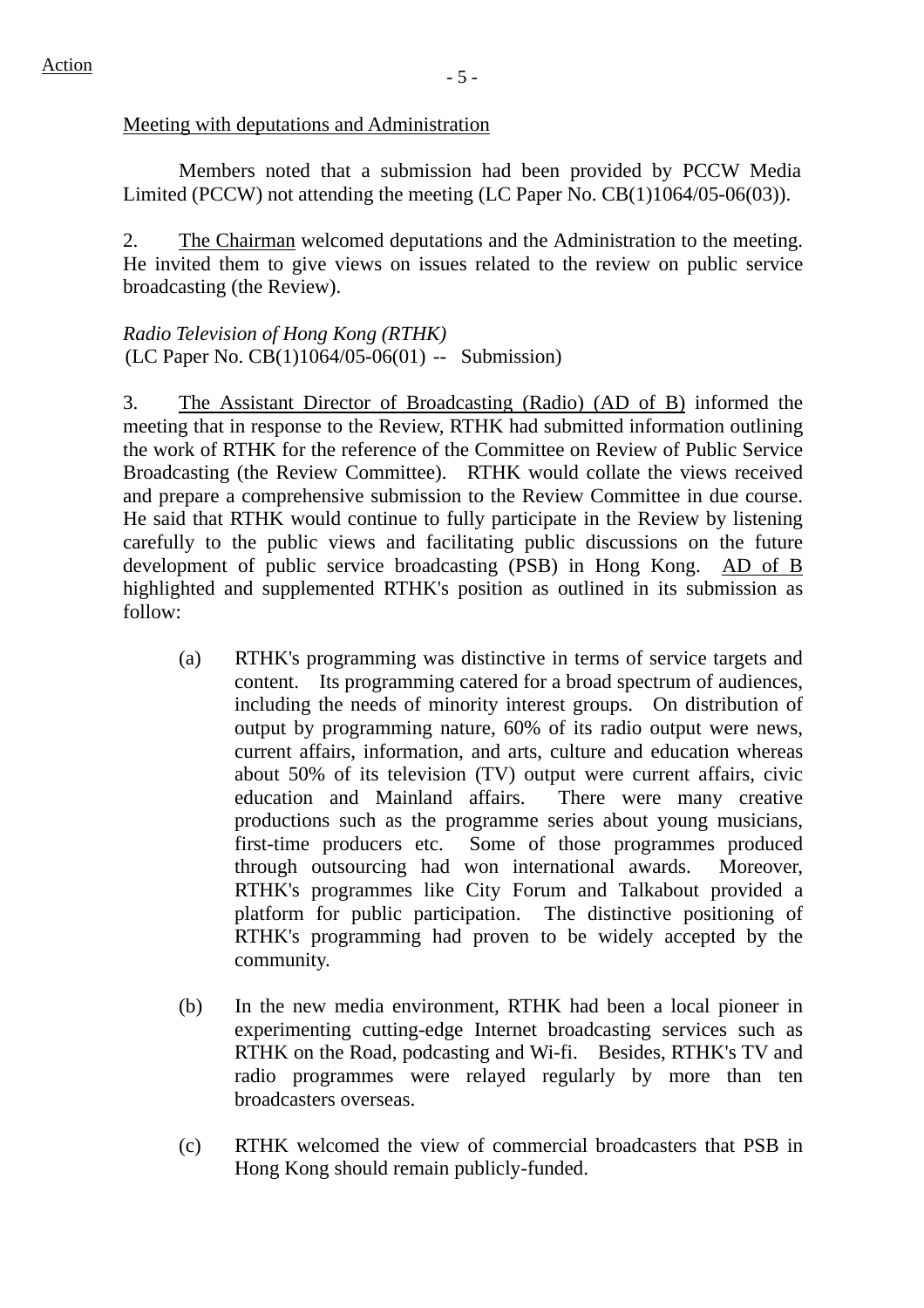- (d) RTHK urged for re-provisioning to a new Broadcasting House.
- (e) RTHK hoped to play an active role in taking forward digital audio broadcasting in Hong Kong and looked forward to running its TV channel after Hong Kong migrated to digital terrestrial television (DTT) broadcasting.
- (f) RTHK owned a substantial archive of radio, TV and new media contents of high historical and cultural value. Funding was required to preserve and promote public access to RTHK's archives as part of the Hong Kong cultural heritage.
- (g) RTHK suggested to revisit the option of corporatization in the Review since it had been an option that was most thoroughly studied and discussed in Hong Kong. RTHK management would also consult its staff accordingly.

# *School of Journalism and Communication, The Chinese University of Hong Kong (CUHK)*

(LC Paper No. CB(1)1039/05-06(01) -- Submission)

4. Professor Clement Y K SO, Director of School of Journalism and Communication, CUHK referred to the position paper of the School entitled "Carrying through Public Service Broadcasting, Providing Quality Programming and Promoting Cultural Development". Professor SO highlighted the following:

- (a) The development of PSB in Hong Kong was not complete in the past decades and could not meet its needs of future development. The focus of the forthcoming Review should transcend personal interest and political preference of individual groups. It should aim at clarifying the broadcasting philosophy of Hong Kong, fulfilling citizen's information and entertainment needs with a view of attaining the goal of developing civic culture.
- (b) Competing for profit should not be the primary goal of a public broadcaster. Instead, its core values were to provide diversified programmes, modulate and supplement the inadequacies of, and even compete with, commercial broadcasters in the broadcasting market. To say that the existence of the public broadcaster was a form of market intervention, or to say that it should not compete with commercial broadcasters at all was a misunderstanding of PSB. It should not only provide alternative or niche programmes but should also produce diversified programmes to satisfy the needs of the general public. Public broadcasters could compete with commercial service providers in a positive way to enhance the market and offer more good choices to the citizens.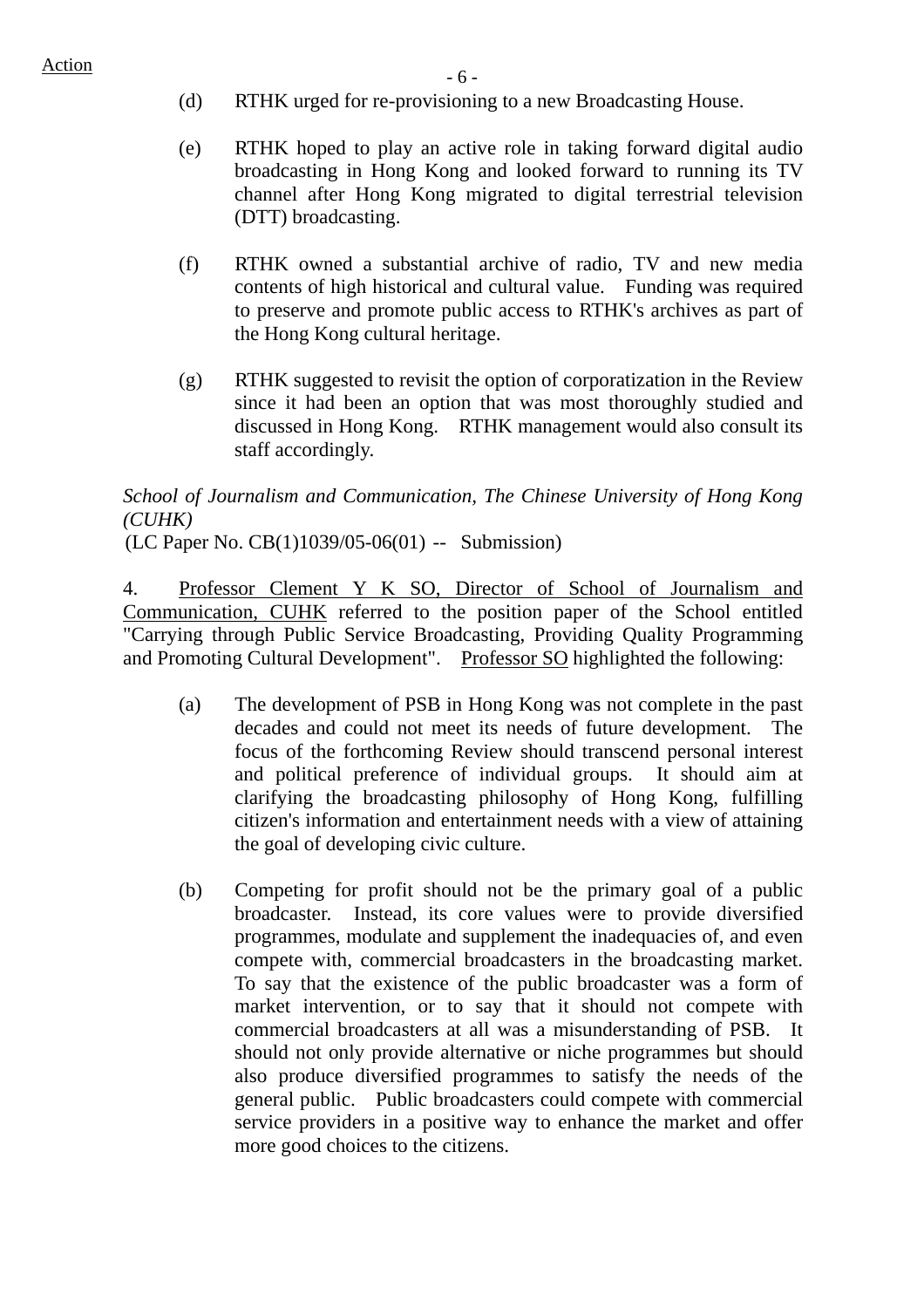- (c) At present, RTHK played a public broadcasting role but remained a government department. Such an embarrassing mismatch not only contravened the fundamental values of PSB but also affected the efficiency of RTHK, thus limiting the full development of PSB. The Government had to change its relationship with RTHK and confer on it an independent and statutory status. RTHK could then increase its autonomy and operate as a bona fide public service broadcaster. RTHK should use public interest as its guiding light and emphasize programme quality and originality. Its staff should be recruited on non-civil service terms with a proper accountability mechanism to ensure its efficiency and effectiveness.
- (d) The Government must provide the public service broadcaster with dedicated channels and adequate financial resources. The broadcaster's statutory status should spell out a high degree of financial autonomy. Hong Kong was among the lowest in PSB expenditure when compared to other developed societies. The Government should increase the resources for PSB to strengthen it in fulfilling its public mission in the market-dominated media environment.
- (e) Digitalization of media technologies brought about a proliferation of programme channels. As such, the Administration could consider opening up some community or public access channels.

Professor SO concluded that PSB could provide a platform to generate public opinion, as well as to let the public speak among themselves and to the Government. As such, Hong Kong needed a stronger PSB to build up such public sphere now more than ever.

5. Professor Joseph Man CHAN, Professor of School of Journalism and Communication, CUHK remarked that PSB in Hong Kong was publicly-funded and public views should be given due regard in this review exercise. Against this background, the School had administered a community-wide scientific telephone poll on RTHK from 24 to 28 February 2006. Professor CHAN then shared with members findings of the survey as follows:

- (a) The survey found that more than half of the respondents (about 55%) were satisfied with the overall performance of RTHK, about 40% rated it "so so" and less than 4% considered it dissatisfactory.
- (b) On the role of RTHK, 80% felt that RTHK should bear the responsibility of monitoring the Government and criticizing its policies.
- (c) On whether PSB was a form of market intervention or a supplement to market inadequacies, a majority of respondents (about 64%) thought that RTHK did not affect the market at all, 30% held the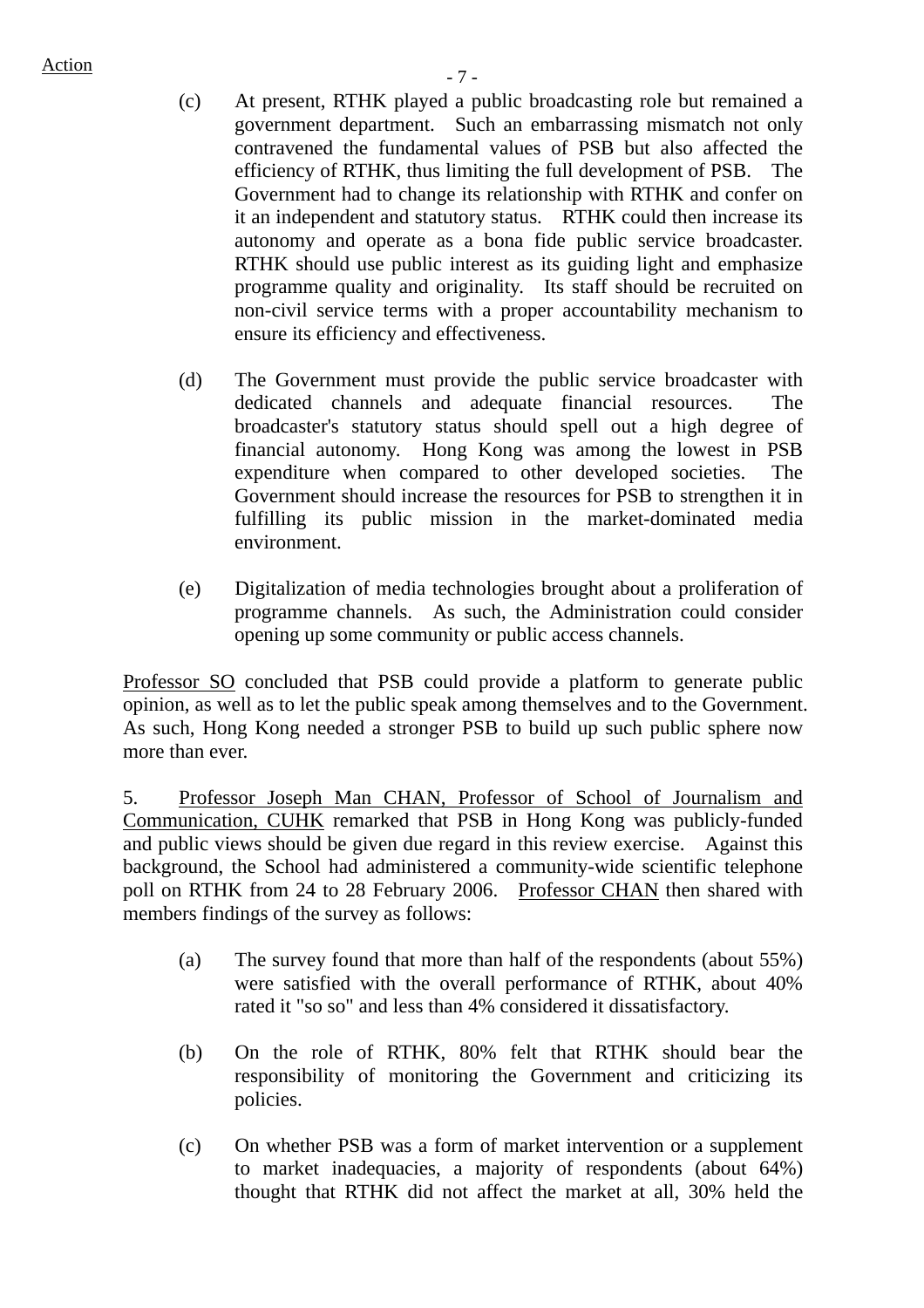supplementary view while less than 10% agreed to the market intervention hypothesis.

- (d) A majority of respondent (57%) agreed that RTHK should be separated from the Government and operate as a public body while less than 40% responded otherwise.
- (e) In terms of resources, close to 60% of respondents considered that government funding to RTHK should remain the same if RTHK would maintain the role of a public broadcaster. Another 37% supported an increase in funding to RTHK while only 5% thought that funding should be cut.

6. The Chairman requested Professor CHAN to send the Panel a copy of the full survey report when it was compiled.

#### *Hong Kong Commercial Broadcasting Company Limited (CRHK)*  (LC Paper No. CB(1)1051/05-06(01) -- Submission)

7. Mr Felix TO, Assistant General Manager of CRHK welcomed the Government's initiative to review PSB in Hong Kong and urged that the Review be conducted in a transparent and comprehensive manner. CRHK did not hold any pre-conceived opinion regarding the institutional arrangements and governance of PSB. It hoped that the outcome of the Review would uphold freedom of speech, reflect the concerns of the under-privileged and promote public awareness of injustice in the society.

*Metro Broadcast Corporation Limited (Metro)*  (LC Paper No. CB(1)1039/05-06(02) -- Submission)

8. Mr SUNG Man-hei, Deputy Managing Director & Chief Operations Director – Metro Finance elaborated the views of Metro as follows:

- (a) The role of PSB in Hong Kong was to serve the community by catering to the needs of different minority groups with a view to building a harmonious society.
- (b) PSB should be supported by government funding whereas its internal governance should be decided based on the view of the general public.
- (c) The performance of PSB should be subject to the same set of regulation applicable to commercial broadcasters and monitored by the same regulatory body.
- (d) PSB should be initiated by the Government and supplemented by the commercial broadcasters. Metro was willing to provide PSB in excess of its licence requirements provided that funding for such PSB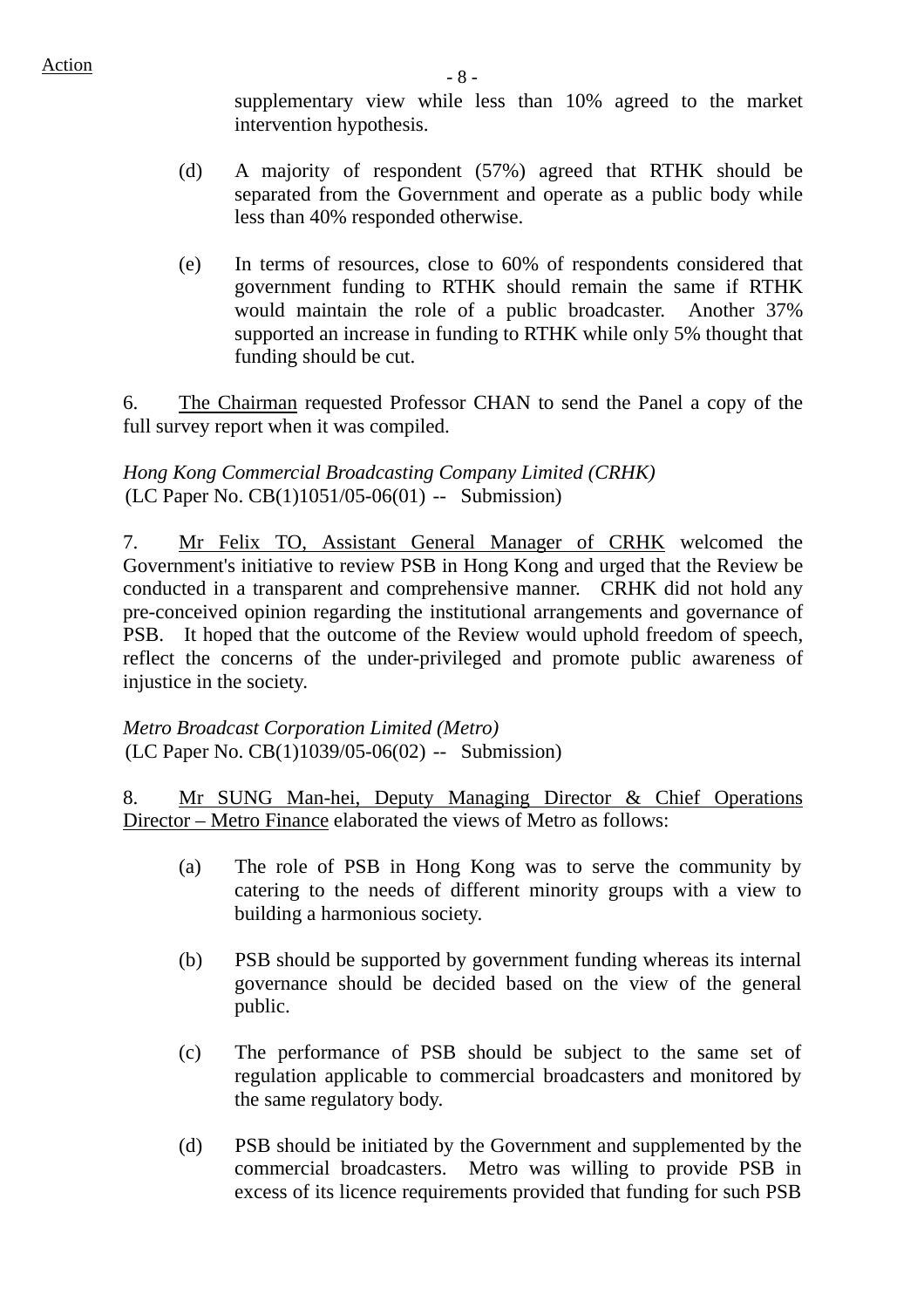programmes was provided and the programme itself was commercially viable.

- (e) The resultant additional frequencies from technological advancement towards digitalization would lead to a more comprehensive range of PSB with more niche interests better served.
- (f) PSB should be editorially independent of commercial, political and vested interests.
- (g) Metro cast doubt on the need for public access channels since existing broadcasters had already provided many programmes to facilitate the public to express views and exchange opinions.

*Asia Television Limited (ATV)*  (LC Paper No. CB(1)1035/05-06(01) -- Submission)

9. Mr H Y KWONG, Senior Vice President Programme & External Affairs of ATV highlighted the ATV's position that PSB should not occupy the spectrum and airtime of commercial licensees. It might provide its own services and run its own channel by making use of the digital terrestrial broadcasting platform to be launched in 2007-08. Moreover, PSB should not seek advertising revenue and/or commercial sponsorships, nor should it focus on ratings. Mr KWONG further expressed ATV's opinion as follows:

- (a) Hong Kong could consider adopting the model of PSB used in the British Broadcasting Corporation (BBC) and Japan Broadcasting Corporation (NHK). The Government might establish a regulatory committee and authorize it to formulate programme policy and to manage expenditures.
- (b) Apart from the Government's subsidies and licence fees from subscribers as possible sources of funding, PSB could receive non-commercial donations and generate income from distributing its programme content etc.
- (c) PSB should provide a variety of programmes, including non-commentary and comprehensive introduction of the Government's policies and those promoting artistic, educational and cultural development. It should also act as a platform for people from various sectors of the community to express their views and opinion.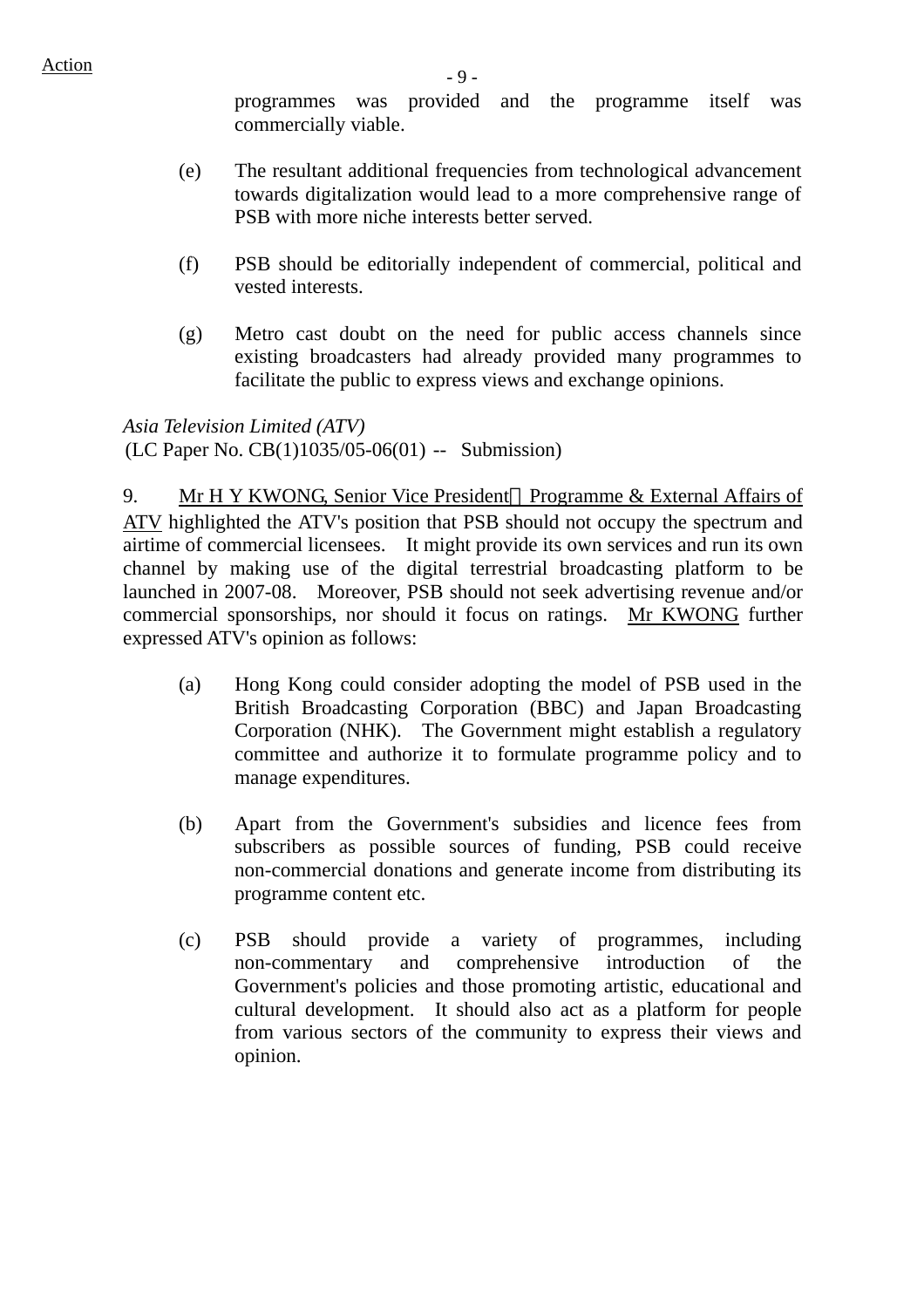| <b>Television Broadcasts Limited</b>              |                                                                       |
|---------------------------------------------------|-----------------------------------------------------------------------|
| (LC Paper No. $CB(1)1035/05-06(02)$ -- Submission |                                                                       |
|                                                   | LC Paper No. $CB(1)1074/05-06(02)$ -- Speaking note of Mr S K CHEONG, |
| <i>(tabled and subsequently issued on</i> )       | General Manager Broadcasting of                                       |
| 14 March 2006)                                    | Television Broadcasts Limited)                                        |

10. Mr S K CHEONG, General Manager Broadcasting of TVB presented the views of TVB as follow:

- (a) Allowing a public service broadcaster to compete with commercial free-to-air (FTA) broadcasters for revenue in advertising and sponsorship would introduce a non-level playing field in favour of the publicly-funded broadcaster.
- (b) In line with many developed countries in the world, the public service broadcaster in Hong Kong should broadcast its programmes through its own channel(s), in particular after the commencement of DTT broadcasting in 2007 when the problem of spectrum scarcity no longer existed. Under the present licence conditions, commercial FTA TV broadcasters were required to assign a block of airtime for the use of public service broadcaster. The drawbacks of the current arrangement were that the commercial broadcasters concerned lost control on the quality of programmes shown while the public service broadcaster could not enjoy the benefit of a full fledged channel to build its brand identity and channel loyalty.

*Citizens' Radio* (LC Paper No. CB(1)1035/05-06(03) -- Submission)

11. Mr Peter LAM, Senior Broadcasting Consultant of Citizens' Radio said that while he was pleased to note the positive views on the development of PSB expressed at the meeting, PSB as a policy should have been implemented long time ago. He recalled that the development of PSB and establishment of community channels had been discussed when the Administration considered issues relating to domestic pay TV programme services some years ago. Mr LAM was very concerned that the problem of spectrum scarcity had been used by the Government time and again as an excuse to delay the development of PSB in Hong Kong. He referred to sound broadcasting where some of the FM spectrum had been deployed unnecessarily to prevent interference between channels. These frequencies could actually be allocated as public access/community channels. He urged the Administration to consider opening up these channels promptly for the use of community groups and the public. On funding, Mr LAM disagreed with the view that PSB should not compete with commercial broadcasters for advertising revenue or commercial sponsorship. He considered that while PSB should continue to be funded publicly, it should also be allowed to explore different ways of securing funding.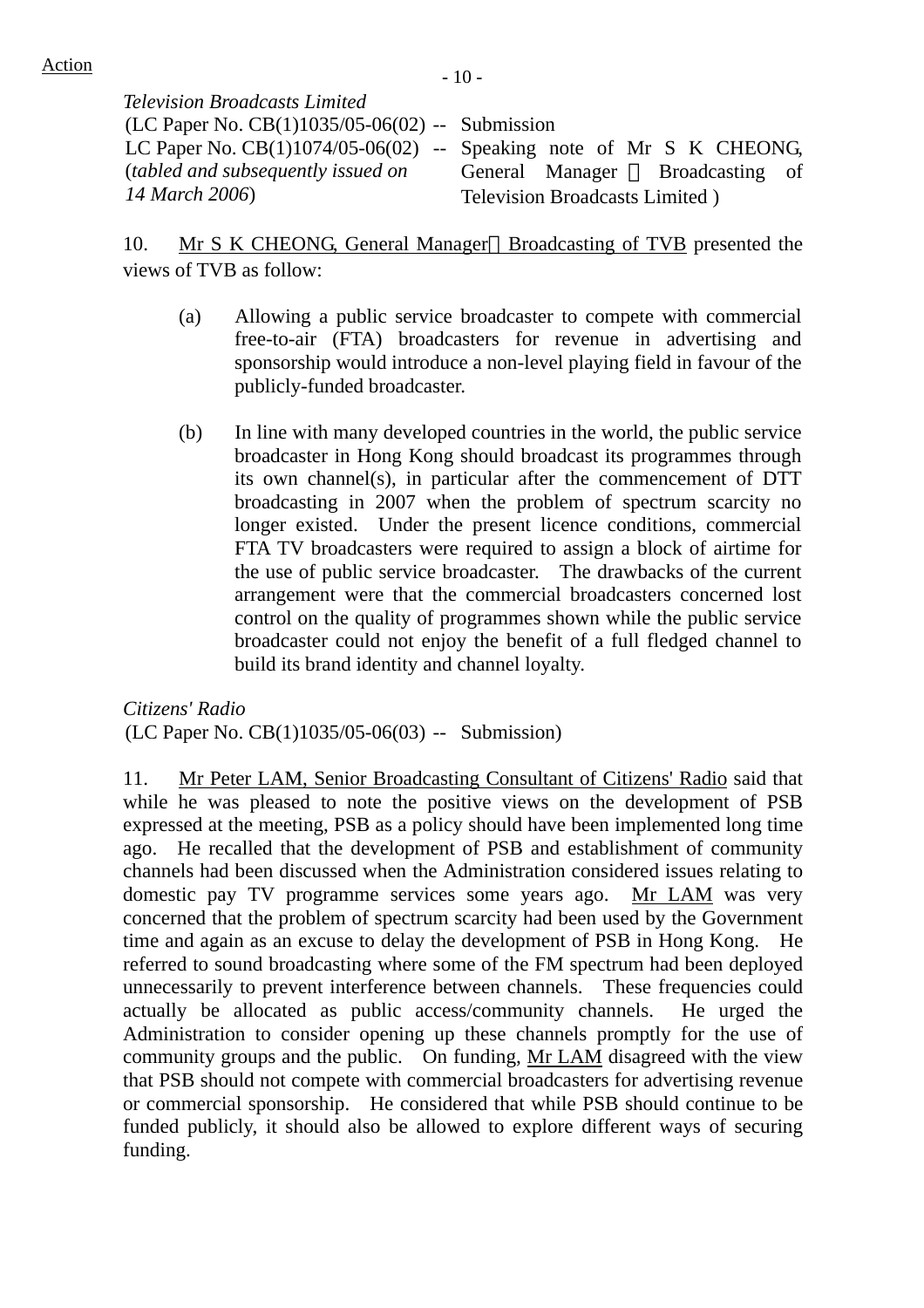*Democratic Party (DP)*  (LC Paper No. CB(1)1056/05-06(01) -- Submission)

12. Mr Stanley NG, Minister of Policy Committee of DP expressed the views of DP as follows:

- (a) DP did not agree with the Administration's view that PSB was by nature a form of market intervention. If PSB was to operate with editorial independence and freedom of speech/the press, it should be free from political and commercial influence. This would enable PSB to perform its function to monitor government policies by providing a platform for the public to discuss, debate and exchange views.
- (b) RTHK should be corporatized and established as an independent statutory body, accountable to the Legislative Council (LegCo) and the public.
- (c) On resources for PSB, in addition to government funding, a certain percentage of TV licence fees received by the Government should be allocated for the use of the public broadcaster. It should also be allowed to raise funds by receiving commercial sponsorships, content licensing etc.
- (d) Hong Kong should take forward the development of DA broadcasting and make available public access/community channels for the use of the public with a view to encouraging the development of a diversified culture. This would enhance the diversity and competitiveness of the broadcasting industry in Hong Kong.
- (e) The Review should also take the opportunity to review the broadcasting policy in Hong Kong which had fallen behind the social and political needs of the public.

## *Hong Kong Association of the Deaf (HKAF)*  (LC Paper No. CB(1)1035/05-06(04) -- Submission)

13. With the aid of sign language and the interpretation by Ms WONG Chu-yin, Supported Employment Supervisor of HKAF, Mr CHEUNG Kam-kuen, Director of HKAF expressed the view of HKAF on the Review. HKAF considered that TV broadcasts of speeches delivered by the Chief Executive or principal officials of the Government or press conferences held by them, whether live or pre-recorded, should be accompanied by subtitles and/or sign language. Mr CHEUNG referred to the experiences in other places such as the United States, France, Japan, Taiwan and the Mainland where live broadcasts of important speeches delivered by government officials were always accompanied by subtitles.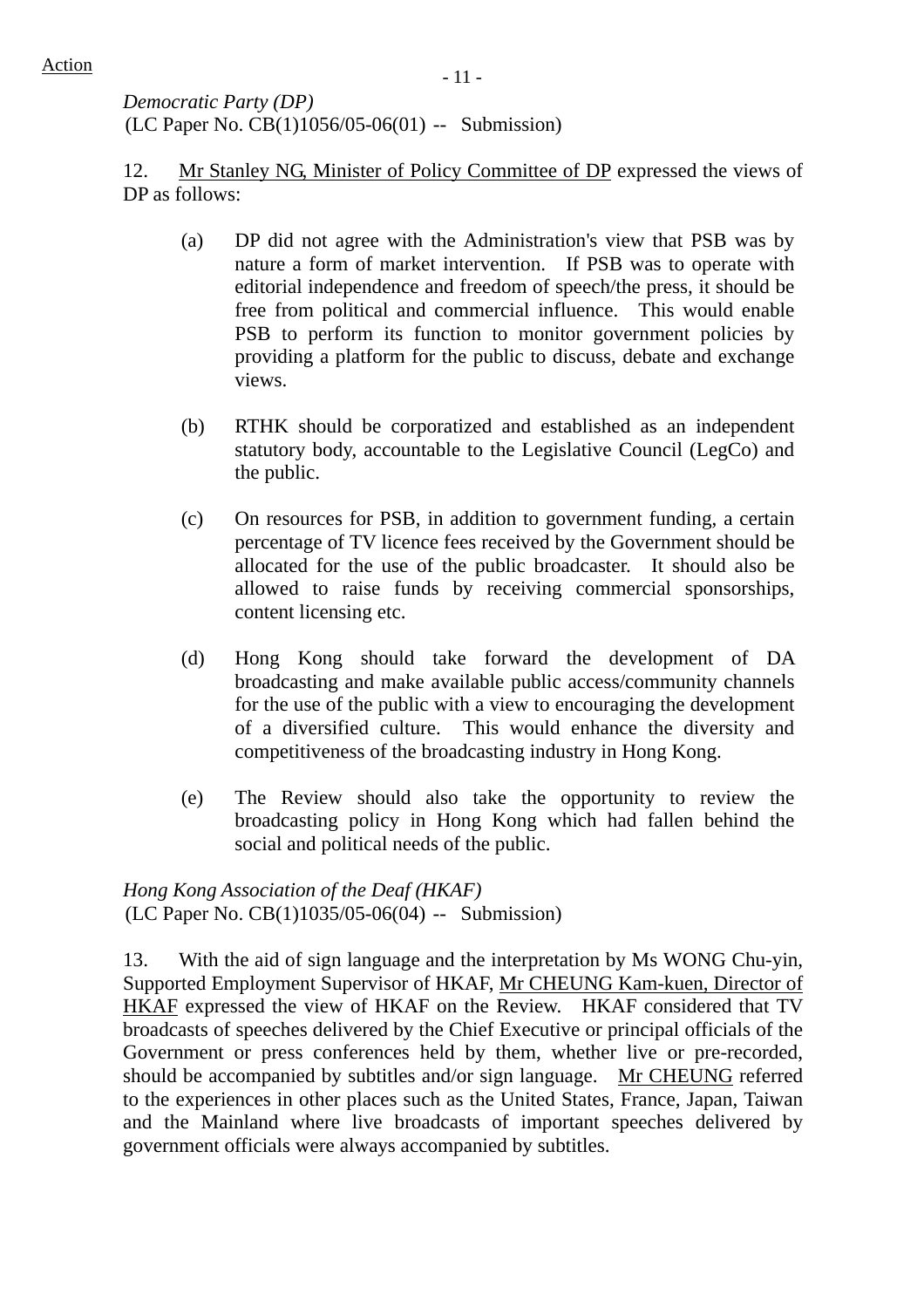$\frac{\text{Action}}{\text{Action}}$  - 12 -

*Hong Kong Human Rights Monitor (HKHRM)*  (LC Paper No. CB(1)1064/05-06(02) -- Submission)

14. Mr LAW Yuk-kai, Director of HKHRM highlighted the concerns of HKHRM on PSB as follow:

- (a) RTHK existed as a public service broadcaster and not a propaganda machine. Public service broadcasters should serve both the majority and the minorities. If RTHK was not allowed to do what other commercial broadcasters were doing, such as producing news programmes, its role as a public service broadcaster would be marginalized. In fact, a public service broadcaster should be statutorily established as an editorially independent entity, free from commercial, government and political pressures so that its programming could remain impartial and comprehensive.
- (b) Public service broadcasters should be publicly-funded and structurally independent of the Government. A public service broadcaster could unlikely meet the present needs of electronic media in providing immediate responses to hot issues if it had to go through bureaucratic paperwork before any action could be taken.
- (c) HKHRM supported the setting up of public access/community channels in Hong Kong. Given the unsatisfactory transmission of signals of RTHK5 in AM frequency in certain areas and the FM frequency delegated to the People's Liberation Army being left idle, the Government should consider opening up more airwaves for the use of other interested parties. RTHK should have its own dedicated TV channel.
- (d) The Review should be conducted in an open and transparent manner. Any changes implemented should not affect the quality of programmes and quantity of output of the existing broadcasters, in particular RTHK. The Review should take into account the job security and interests of serving RTHK staff. HKHRM was opposed to any action that would interfere press freedom and the editorial independence of the public broadcaster.

*Hong Kong Journalists Association (HKJA)*  (LC Paper No. CB(1)1039/05-06(03) -- Submission )

15. Mr LO King-wah, Convener of Press Freedom Subcommittee of HKJA said that while welcoming a review on PSB, HKJA was very concerned that the Government had put the Review on a wrong footing. He elaborated on the views of HKJA as follows:

(a) HKJA considered that paragraphs 3 and 5 of the LegCo Brief on the Review had indeed queried the value of PSB in the digital era,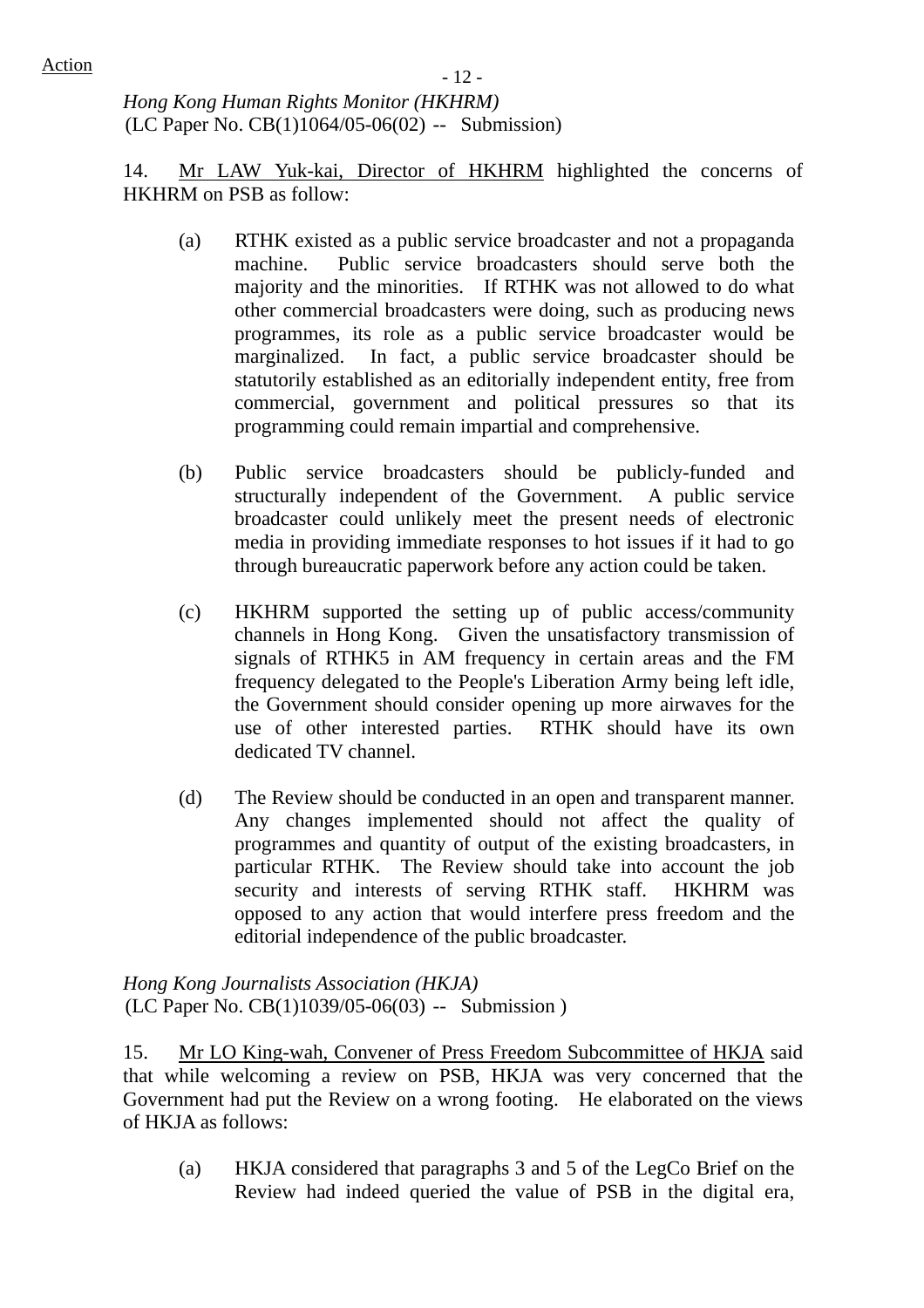arguing that it was a form of market intervention. HKJA was worried that such a distorted view might hamper an open and fair review of PSB.

- (b) To strengthen PSB in Hong Kong, HKJA considered that RTHK should hive off from the Government and become an independent statutory body. The autonomy and editorial independence of the public broadcaster should be upheld by legislation.
- (c) To avoid government influence through controlling its budget, RTHK, as a public service broadcaster, should operate mainly on public funds rather than as government expenditures.
- (d) The public broadcaster should be accountable to the public. Its board of governors should include representatives of public interests and the professions.
- (e) HKJA supported the establishment of public access channels for the minority and underprivileged groups to air their views.

*Radio Television Hong Kong Programme Staff Union*  (LC Paper No. CB(1)1074/05-06(01) -- Submission ) (*tabled and subsequently issued on 14 March 2006*)

16. Ms Janet MAK Lai-ching, Chairperson of RTHK Programme Staff Union said that the Staff Union welcomed the Review with an open attitude. She then expressed the concerns of the Staff Union as follows:

- (a) The Staff Union was keen to see that the Review would help strengthen the role of RTHK as a public service broadcaster and that its autonomy and editorial independence could be safeguarded by way of legislation. The Staff Union considered that ultimately, RTHK should become independent from the Government, be publicly-funded and accountable to the public.
- (b) All along, despite there were certain views that RTHK should act as the Government's mouthpiece to promulgate its policies, staff members had strived to fulfil their public duties. However, extensive discussion in the print media about the future of RTHK recently had reinforced the feeling of uncertainty among staff. They were worried that if RTHK was to be revamped, then, serving staff might also be jeopardized. While expecting that the Review would bring about changes, they hoped that these changes would not upset RTHK's pledge to serve the public.

17. Ms MAK further advised that the RTHK Programme Staff Union was conducting a staff survey the report of which would be copied to the Commerce,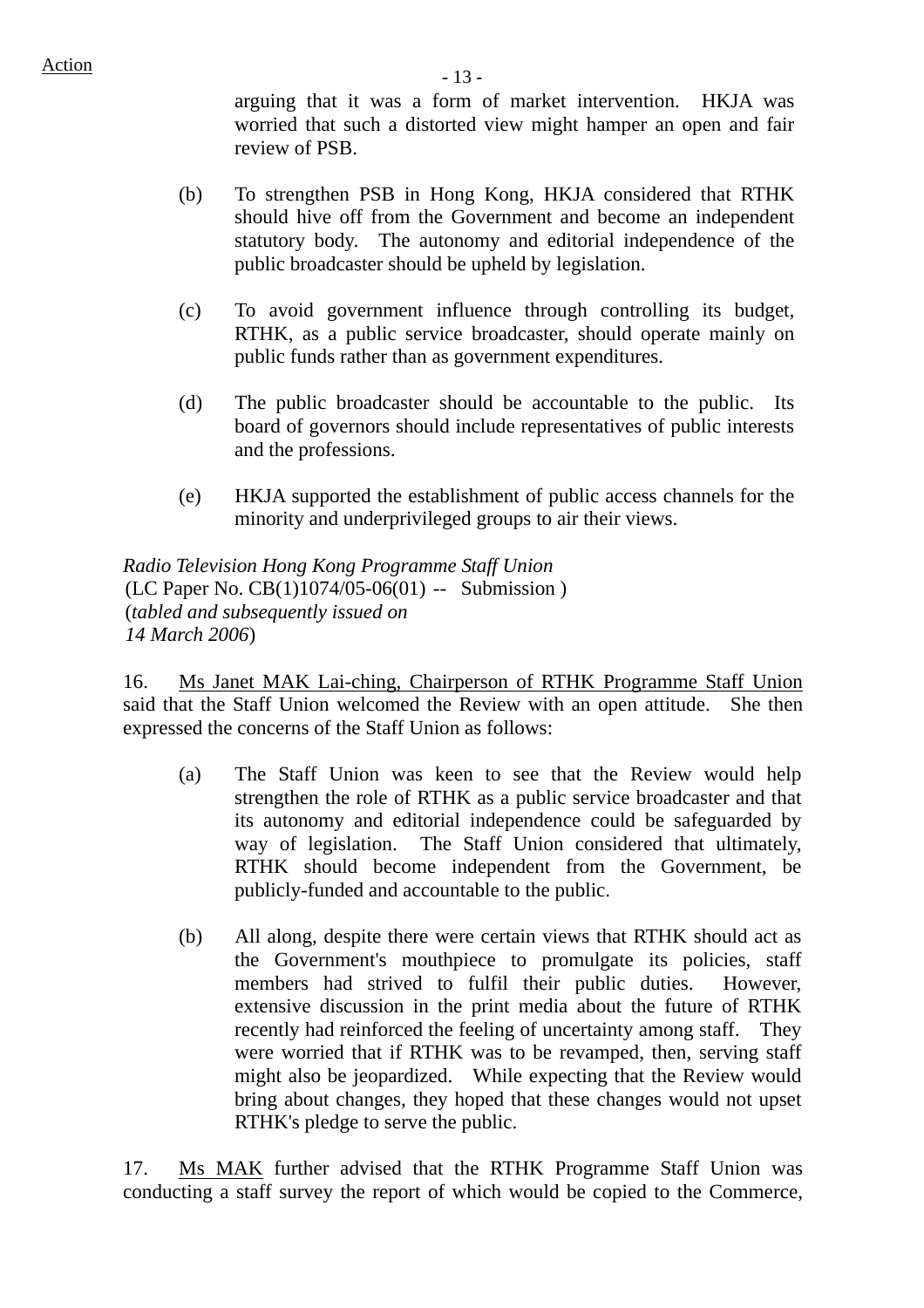Industry and Technology Bureau and the Panel for consideration. Separately, Ms MAK highlighted that RTHK took a pioneering role in producing TV programmes (news reviews) with sign language. She assured members of HKAF that RTHK would continue with such services to serve the needs of people with hearing problems.

## Discussion

## *Funding*

18. Mr Ronny TONG thanked the deputations for their attendance and valuable input. He said that all along, he was gravely concerned about the reduction in annual provision for RTHK over the past few years. Mr TONG enquired whether RTHK had examined various funding models which were conducive to attaining independence of operation when hived-off from the Government. For example, it should be examined whether it was feasible for RTHK to receive an initial government injection sufficient to cover three to five years' operation, to be followed thereafter by a self-financing mode.

19. In this regard, AD of B remarked that the lack of stable and adequate funding support had constrained RTHK in maintaining sustainable operation and in planning for long-term development. Funding to be approved on a triennial or five-yearly basis would to a great extent alleviate such constraints and this mode of funding was thus worth pursuing.

20. Notwithstanding that the provision allocated for RTHK for 2006-07 would be broadly the same as that for the last year, Mr Ronny TONG noted with concern that according to the 2006-2007 Estimates, 35 posts in the civil service establishment of RTHK would be deleted while the total hours of output for current affairs TV programmes would be reduced by about 4%.

21. While there had not been any further cut in the provision for RTHK for 2006-07, AD of B said that RTHK still lacked additional and stable funding to take forward the development of digital broadcasting. On the deletion of the 35 posts for 2006-07, AD of B advised that 30 of them had been left vacant for some time. To minimize the impact brought by the actual deletion of the other five posts, RTHK would streamline its work procedures and strengthen staff training. He further said that for 2006-07, there would be a slight reduction in the hours of output for current affairs TV programmes, but there would be a slight increase in art and cultural programmes. Nevertheless, he pointed out that the estimated number of hours of output was subject to changes and that more current affairs programmes on specific issues might be produced in response to actual needs.

22. Noting that only representatives from CUHK were attending the meeting, Ms Emily LAU hoped that other academics would send in their written views on the subject for members' consideration. Noting that the commercial broadcasters had expressed grave concern about unfair competition and taken the view that a publicly-funded broadcaster should not compete with commercial broadcasters for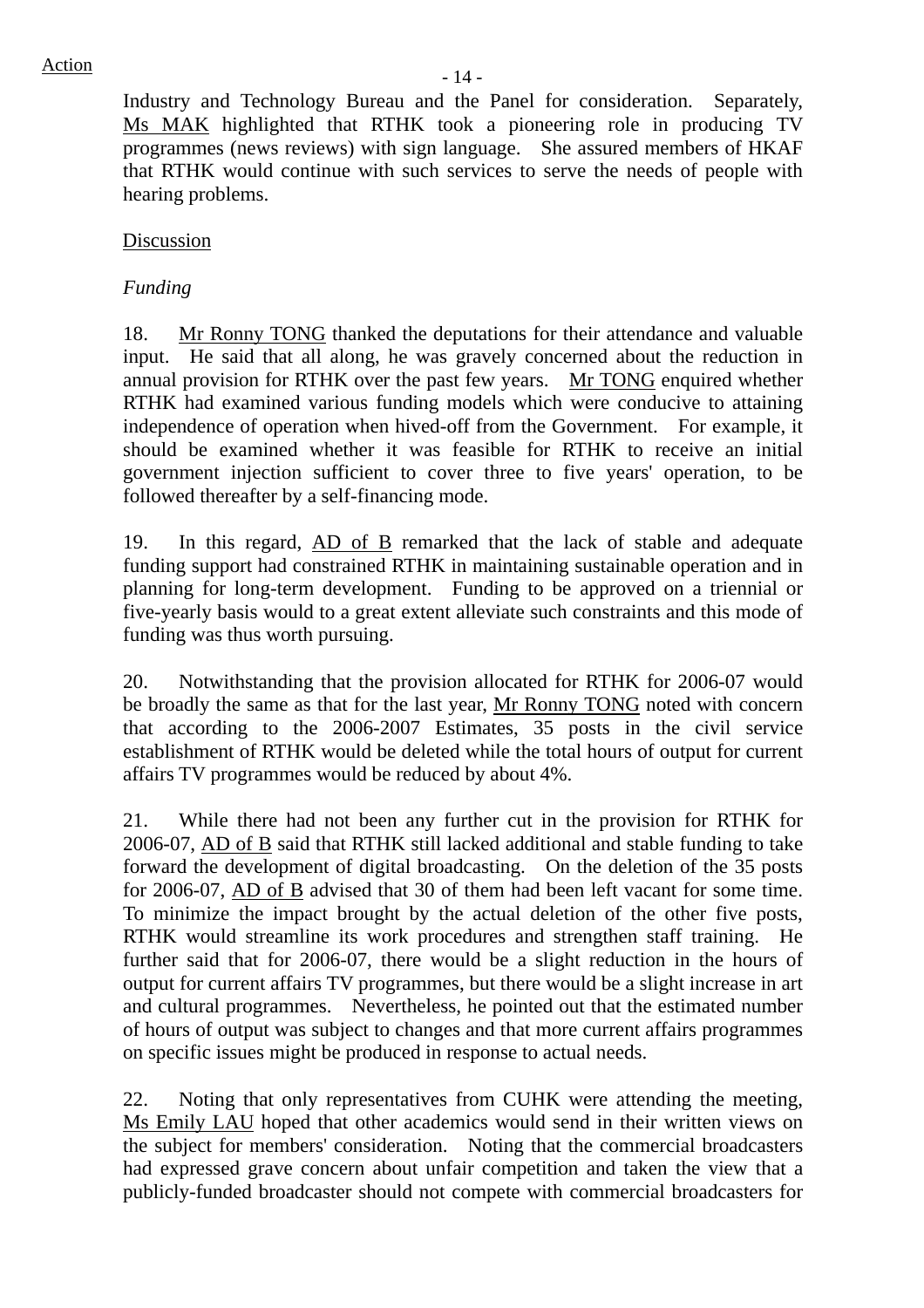advertising revenue, Ms LAU sought the views of the professors on the source and the appropriate level of funding for PSB in order that the commercial broadcasters could remain viable. She also sought comments on the number of public service broadcasters that Hong Kong could support.

(*Post-meeting note*: Submission from the School of Communication, Hong Kong Baptist University has been issued to all Members on 3 April 2006 vide LC Paper No. CB(1)1236/05-06.)

23. Given that Hong Kong was among the lowest as far as PSB expenditure was concerned when compared to other developed economies such as Canada, Australia and Japan, Professor Clement SO of CUHK considered that the existing level of funding could hardly be further deployed to support more than one public service broadcaster. He further said that currently, PSB expenditure in Hong Kong only accounted for 0.03% of its GDP which was broadly similar to that provided in the United States where the presence of PSB was extremely low and inadequate. While remaining open on the number of public service broadcasters that Hong Kong should support, Professor SO urged the Government to increase the level of provisions allocated for PSB to strengthen it and enable it to exert the desirable impact in the current market-dominated media environment.

24. Ms Emily LAU believed that sources and level of funding would be one of the most controversial issues which needed to be resolved in respect of the future development of PSB. Noting that Hong Kong spent far less than other overseas economies in PSB, she sought deputations' views on the appropriate level of funding and the possible criteria based on which the Finance Committee should approve funding for PSB if this funding procedure was to be adopted.

25. On the level of resources to be provided for PSB, Professor Joseph CHAN of CUHK opined that it would depend primarily on the scale of the future development of PSB in Hong Kong. Instead of pre-determining the level of resources required, he considered that the Government should first affirm the scope and objectives of PSB, work out the appropriate level with reference to RTHK's provisions in the past and then make available the amount of resources necessary to meet these objectives.

26. Mr LEE Wing-tat agreed that a public service broadcaster might not be able to enjoy genuine independence unless there was stable and adequate financial support. He considered that reduction in financial resources could be used as a means to undermine the editorial independence and to influence the programming policy of the public service broadcaster. To be accountable to the public, Mr LEE urged that the regulatory authority should conduct public hearings on the services of the public service broadcaster prior to funding submission to LegCo.

27. Mr LO King-wah of HKJA considered that instead of obtaining government appropriations, the public service broadcaster should seek financial independence as in the case of BBC which was primarily funded by licence fees. Mr TSANG Kin-shing, Convenor of Citizens' Radio hoped that the Government would continue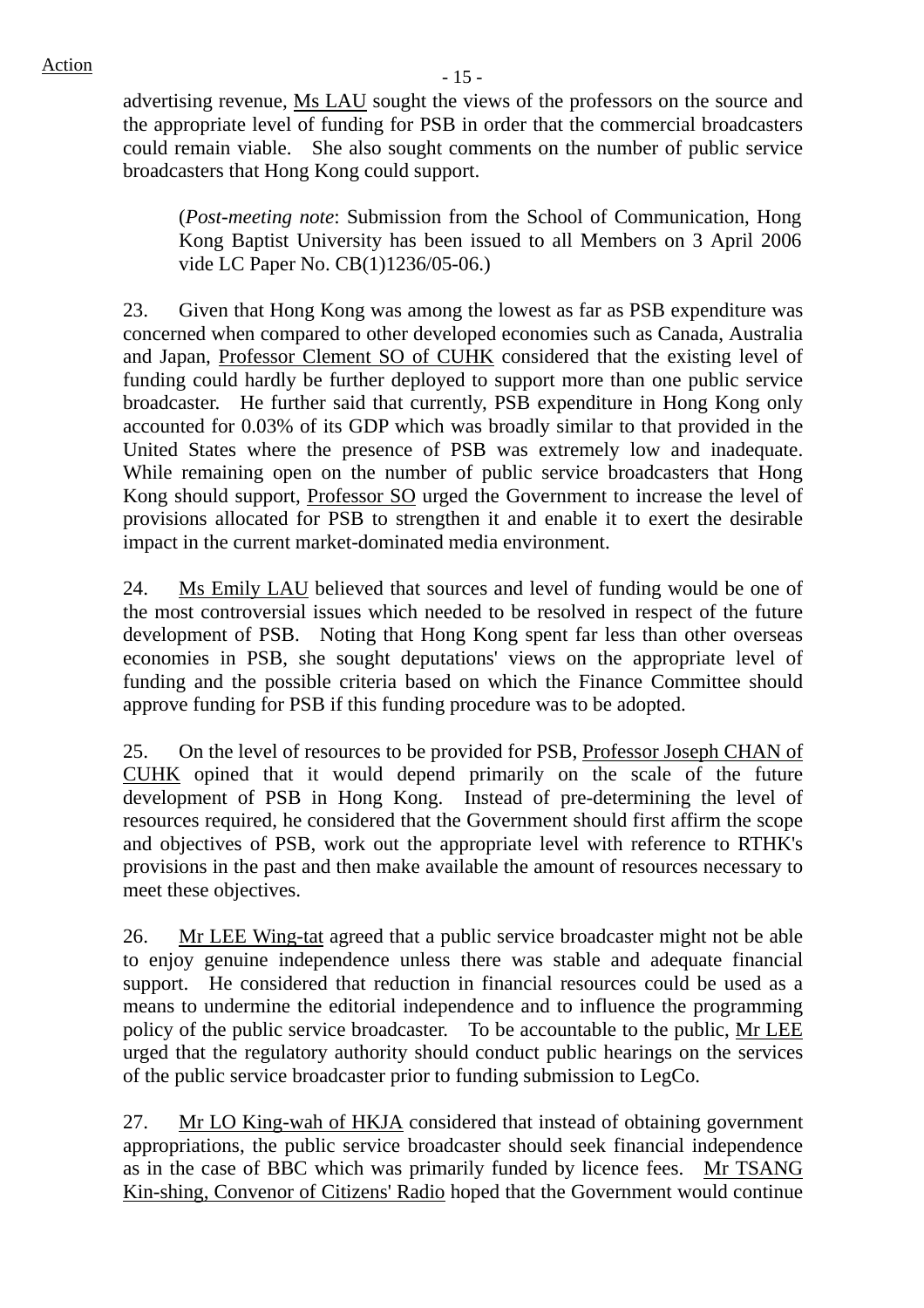to appropriate funding to the public service broadcaster. Otherwise, it could hardly survive. In this connection, Ms Belinda WINTERBOURNE, Project Officer of HKHRM cautioned that the option of mandatory payment of licence fees might not be supported by the public. Mr LEE Wing-tat shared the view that the imposition of such fees might arouse negative feeling about RTHK. Mr Ronny TONG also considered that it would not be viable to support the public service broadcaster in Hong Kong by a licence fee regime.

*Advertising revenue and commercial sponsorship* 

28. Mr Howard YOUNG agreed that funding was essential to sustain the development and maintain the competitiveness of a public service broadcaster. He sought the views of commercial broadcasters on the feasibility for PSB to receive commercial sponsorship.

29. Mr S K CHEONG of TVB highlighted that for the past five years, there had been drastic changes in the market environment of FTA TV. Nowadays, FTA TV operators could no longer rely on the conventional 30-second advertising revenue since many viewers would record the TV programmes and skip the advertisements during viewing. Product placement and sponsorship for specific programmes had increasingly become a major source of income for FTA TV operators. Moreover, digitalization of media technologies would bring about a proliferation of programme channels and it would only take as little as a few million dollars to set up a commercial FTA TV station. The considerable lowering of entry barriers would mean that existing FTA TV operators would need to compete with new entrants and new media for advertising and sponsorship revenue. As such, Mr CHEONG held the view that the publicly-funded broadcaster should not seek advertising revenue and commercial sponsorship as this would create a non-level playing field and pose unfair competition to the commercial broadcasters.

30. On advertising and sponsorship, AD of B advised that currently, RTHK was allowed to receive non-commercial sponsorship only. RTHK normally received 5% to 8% of its annual funding from public bodies such as the Hong Kong Council on Smoking and Health and Women's Commission, to co-produce programmes related to their services. Nevertheless, AD of B called on the Government to relax the rules to allow RTHK to receive commercial sponsorship.

31. Professor Joseph CHAN of CUHK was of the view that the bulk of the financial provision for PSB should come from public money, supplemented by private donations or commercial sponsorship. He said that a responsible government should provide stable and adequate financial resources to implement an effective and bona fide PSB system, instead of leaving it to explore ways to sustain itself entirely through commercial activities. On competition between private and public broadcasters, Professor CHAN believed that this was inevitable and necessary, and that healthy competition could help drive improvements and increase the choices of listeners and viewers.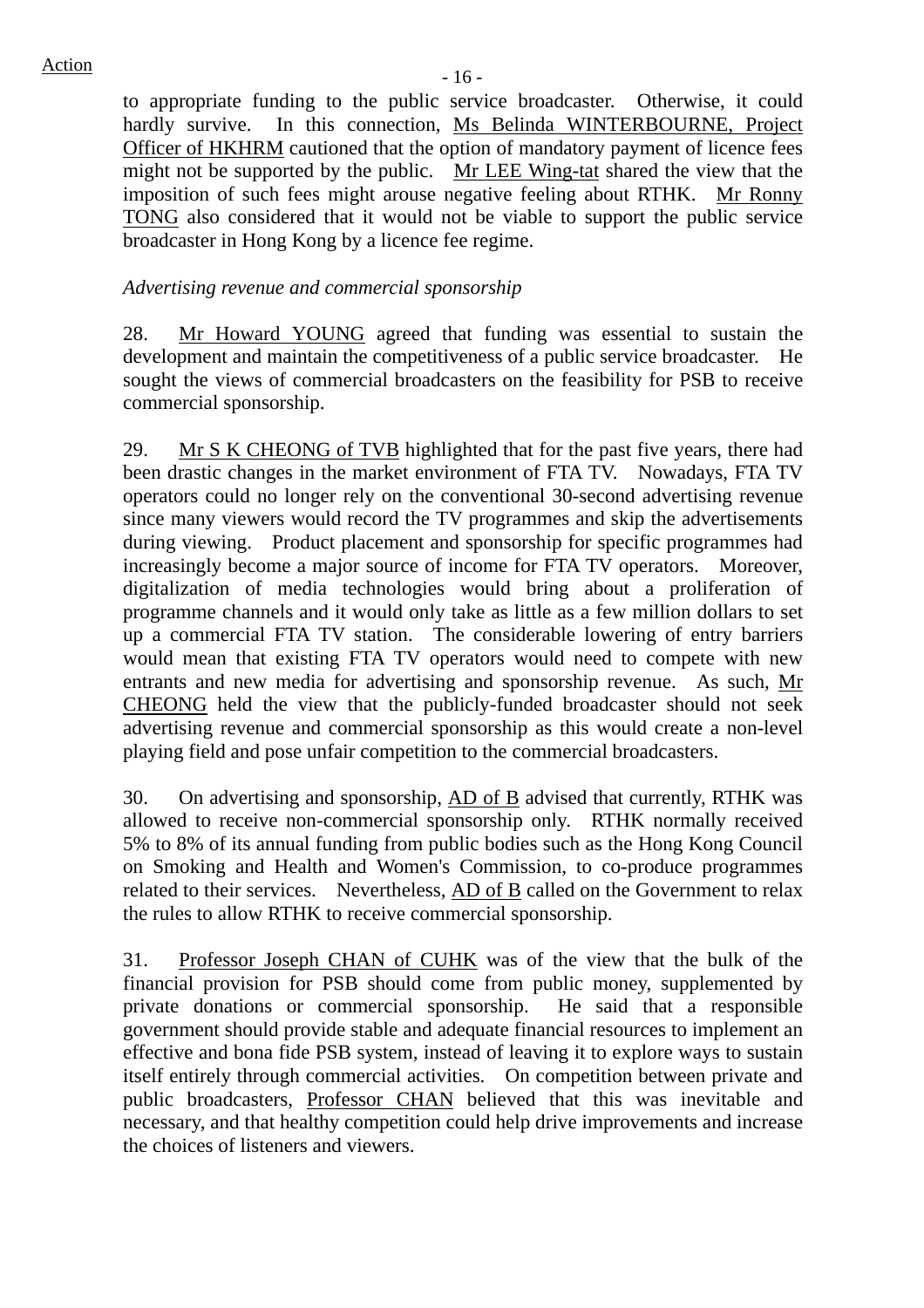32. Mr Peter LAM of Citizens' Radio noted that both BBC and NHK used to generate additional income by putting on sale their programmes, some of which were produced in partnership with outside production companies, with the cost of production and the return being shared by them. Mr LAM pointed out that RTHK could also set up an archive and sell some of its quality productions to raise more revenue. Echoing Mr LAM's view, Mr TSANG Kin-shing of Citizens' Radio added that the additional revenue so generated could help RTHK prepare for digitalization.

33. To prevent the Government from undermining RTHK's independence through reduction in financial provision, Mr Ronny TONG suggested that 80% to 85% of the funding to the public service broadcaster should be appropriated from the Government while the remaining could be met by commercial sponsorship. This would limit the competition posed by the public service broadcaster to its commercial counterparts.

34. Highlighting the keen competition for advertising among operators of different media, including the Internet, Mr S K CHEONG of TVB remarked that if the public service broadcaster was allowed to seek commercial sponsorship, it would pose unfair competition to commercial broadcasters, which relied almost solely on advertising for survival. He said that public service broadcasters, which were primarily supported by public funds, might be able to quote a lower price in bidding for advertising opportunities. Moreover, there was complexity and management difficulty in operating a mixed funding model. Sharing Mr CHEONG's view, Mr Felix TO of CRHK added that the public service broadcaster, being publicly-funded, might be able to secure advertising by holding activities at popular and easily accessible venues. Mr SUNG Man-hei of Metro stated his objection to the option of allowing the public service broadcaster to seek advertising revenue because it would amount to unfair competition between public service and commercial broadcasters.

35. Ms Emily LAU said that it was understandable for commercial broadcasters to be gravely concerned about the viability or profitability of their services. However, she found it unusual that a certain commercial radio broadcaster had abandoned commercial principles by discontinuing the programmes by popular programme hosts, albeit that such programmes attracted a lot of advertising.

36. Professor Joseph CHAN of CUHK opined that while catering to the needs of the minority groups, the public service broadcaster should also serve the general public by providing high quality programmes. Nevertheless, he urged the Review Committee to conduct the Review from a macro perspective on the role of PSB. Professor CHAN reiterated his view that instead of hammering out the details of the funding mechanism, public discussion at this stage should focus on the type of PSB which could serve Hong Kong best. On the basis of a model which was acceptable by and large to the public, the Government would provide the resources necessary to support such a service.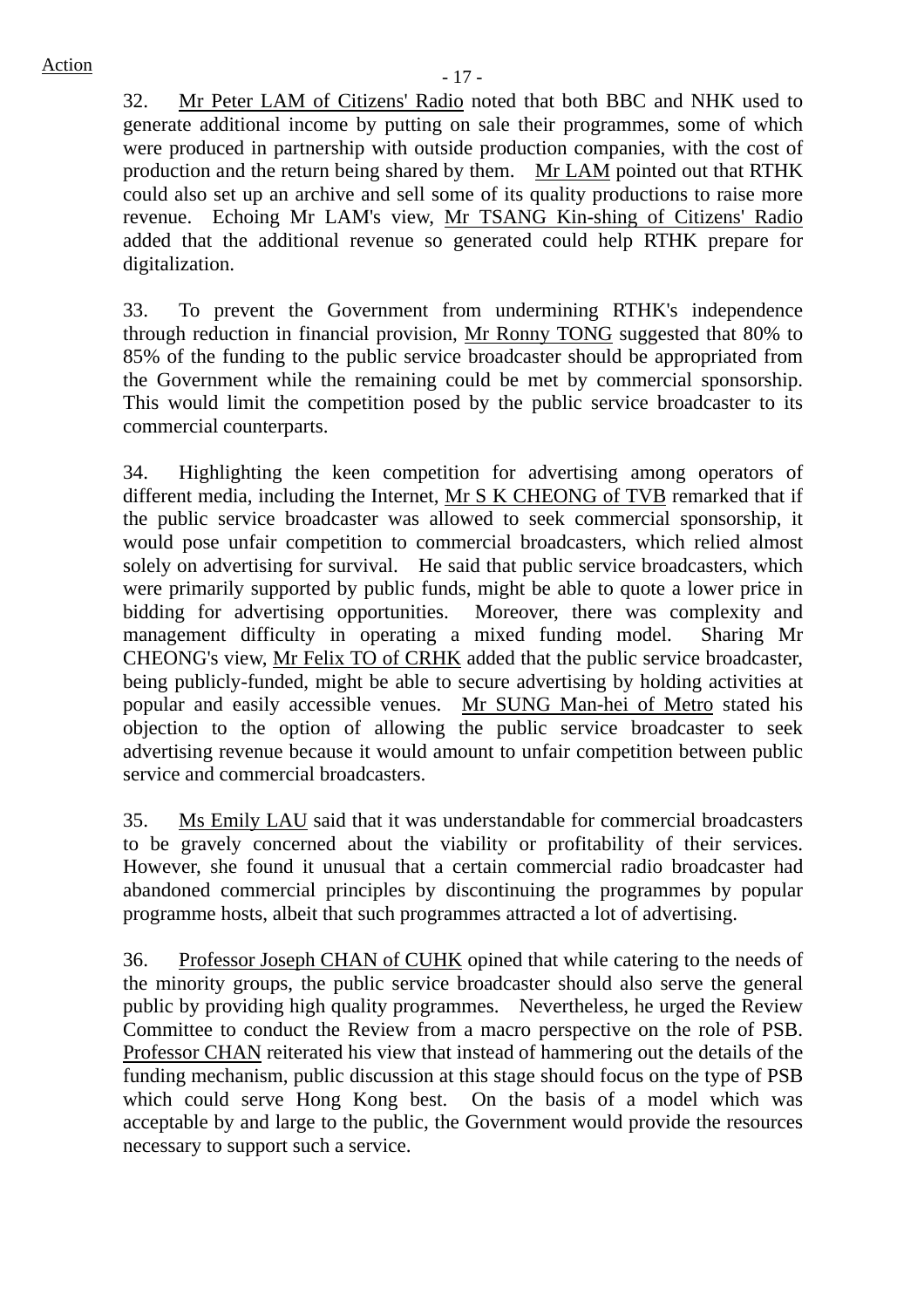37. AD of B echoed Professor CHAN's view and pointed out that as it took five to ten years for overseas economies to complete a review of its PSB, Hong Kong should examine carefully the role of PSB for the next two decades with reference to the local context.

## *The roles of commercial broadcasters in PSB development*

38. Mr Ronny TONG was pleased to note from PCCW's submission that it would be willing to broadcast RTHK TV productions if PSB was funded to produce content for the community and to have that content seen/heard by the community. He sought the view of RTHK on PCCW's proposal. In response, AD of B advised that arrangement had been made for Hong Kong Cable Television Limited (Cable TV) to re-broadcast some of those RTHK programmes that had been aired in TVB and ATV. RTHK was now in the process of liaising with PCCW and TVB Pay Vision Limited on their carriage of RTHK content.

39. The Deputy Chairman expressed his concern that both PCCW and Cable TV did not attend the Panel meeting. As he understood, Cable TV was required by its licence to make available some of its channels for public access but it had not done so. Noting that Metro had undertaken to provide PSB in excess of licence requirements provided that funding for such PSB programmes was provided and the programme itself was commercially viable, the Deputy Chairman queried why funding for a PSB programme was still needed when it was commercially viable. He pointed out that one of the missions of PSB was to cater to the needs of minority interest groups, and thus programmes produced for them could hardly be commercially viable.

40. Mr SUNG Man-hei of Metro remarked that the company had produced programmes on current affairs and for young people and the elderly in accordance with its licence conditions. Metro was willing to produce more PSB programmes if they were commercially viable, such as those sponsored by non-commercial organizations.

#### *Government information and services*

41. Noting ATV's view that PSB should provide non-commentary and comprehensive introduction of the Government's policies, the Deputy Chairman sought clarification on the rationale for such a view. He considered that a critical approach was inevitable for programmes related to government policies and/or people's livelihood. Recalling that ATV had terminated the programme "News Tease" in which he was one of the guest hosts, the Deputy Chairman sought ATV's view on whether it would have any objection if the future public service broadcaster produced similar programmes.

42. Mr H Y KWONG of ATV explained that in ATV's view, the role and mission of PSB was to introduce the Government's policies clearly and comprehensively to enable the public to fully understand these policies. While there was limitation for the current public service broadcaster to live broadcast all information and activities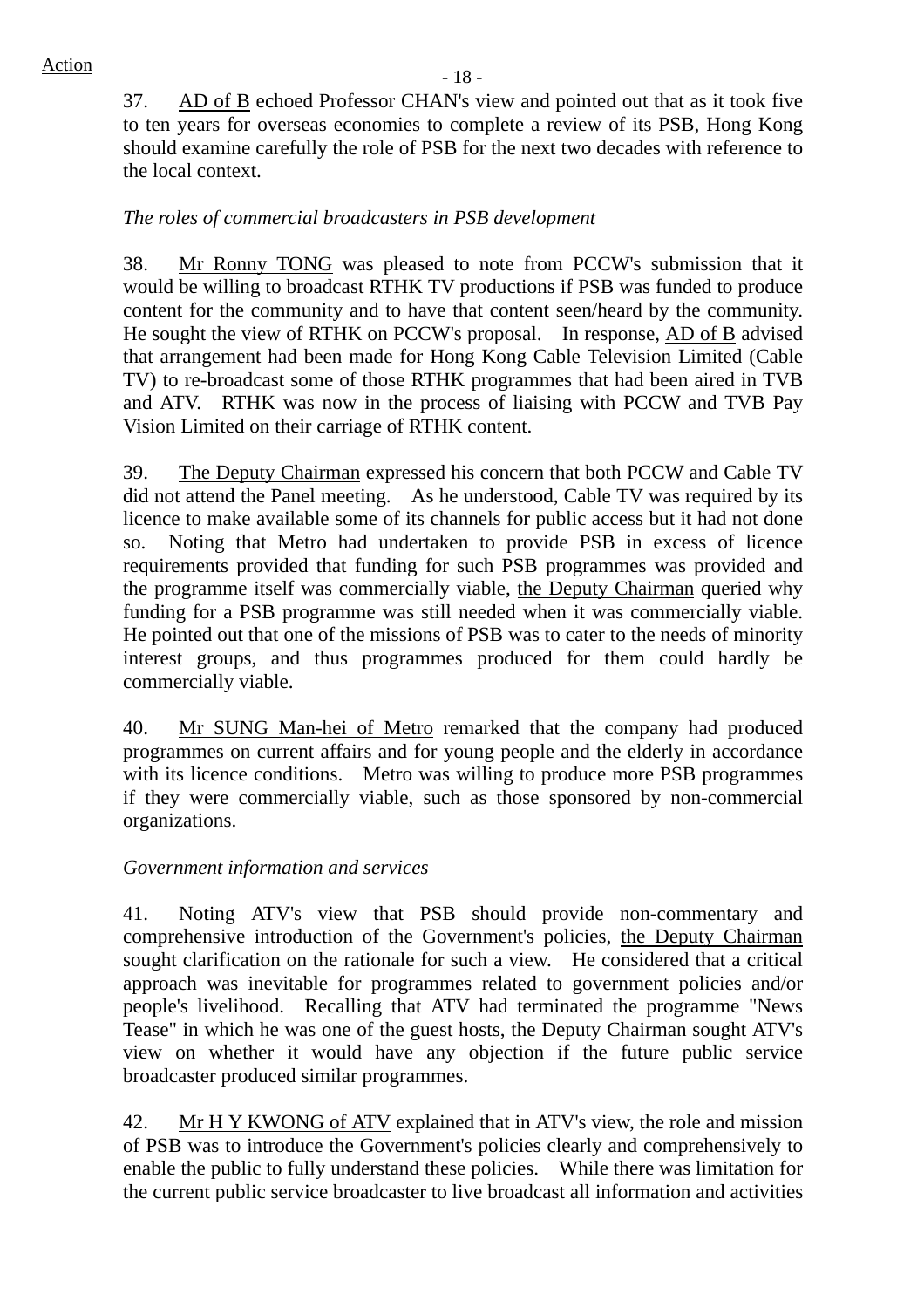of the Government, Mr KWONG considered that this would be feasible after digitalization when more TV channels could be made available. He stressed that he did not object to commentaries but the Government's policies should be presented comprehensively and accurately. Through the PSB carriage platform, the general public could express and share their diversified views. On programmes to be produced by PSB, Mr KWONG believed that the general public would accept any PSB programmes as long as the public service broadcaster had followed the principles of programming set by its board of governors.

43. As regards ATV's view for PSB to provide a non-commentary and comprehensive introduction of the Government's policies, Ms Emily LAU was worried that in the end, the public service broadcaster would lose its public support if it adopted such a programming approach.

44. In this regard, Professor Joseph CHAN of CUHK stressed that a public service broadcaster must be distinguished from a state-run national broadcaster. In the Hong Kong context, a distinction should be drawn between RTHK as a public broadcaster and the Information Services Department (ISD) the mandate of which was to disseminate government information. After digitalization, he believed that if necessary, the general public might not object to assigning a dedicated channel to ISD for broadcasting programmes to publicize government policies and services. Mr Howard YOUNG echoed the need to differentiate the roles of ISD and a public service broadcaster.

45. Sharing Professor CHAN's view, Mr LAW Yuk-kai of HKHRM stressed that the Government should not seek to promulgate or publicize its policies through PSB but to do so through ISD. In particular, PSB should not be utilized by individual government officials in furtherance of certain political objectives and for promoting government policies. Moreover, government information programmes should not invariably be accorded higher priority for broadcast. Mr LAW opined that to uphold the editorial independence of PSB, the public service broadcaster should be hived off from the Government both in terms of structure and finance.

46. Mr TSANG Kin-shing of Citizens' Radio said that he would not object to the idea of setting up a government station. He noticed that after Hong Kong's handover, some media organizations had been acquired by big consortia with Mainland capital. He considered that some media operators had become increasingly pro-government while some others had exercised self-censorship, such as terminating the services of popular programme hosts like Mr WONG Yuk-man and Mr Albert CHENG who had played an effective role in monitoring and criticizing the Government. Mr TSANG expressed worry about this trend of development.

47. Mr Felix TO of CRHK stressed that CRHK had always upheld freedom of speech under which different views could be fully expressed. Regarding the departure of two popular programme hosts some two years ago, he said that the public was entitled to form and express different views on the incident.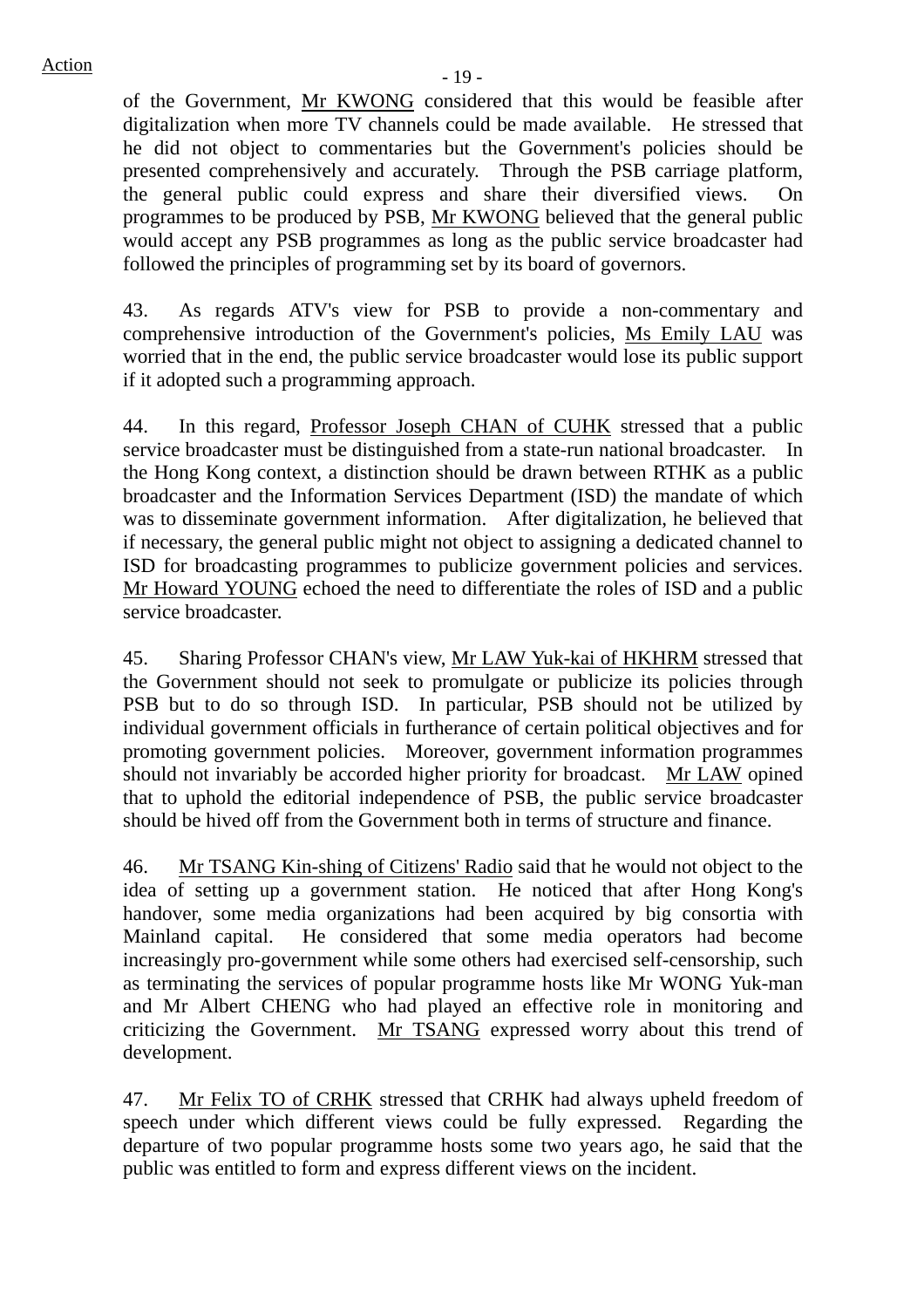48. In this connection, the Deputy Chairman stated that he had actually been sacked by CRHK and that subsequently, he had rarely been given opportunities to express his view on specific subjects on air. The Deputy Chairman said that according to his recollection, he had only been given an opportunity by CRHK to air his views on about three occasions during the past two years.

# *Digitalization and carriage platform*

49. On some deputations' views that RTHK should be given its own carriage platform to broadcast its TV programmes by 2007 upon the implementation of DTT broadcasting, AD of B said that RTHK might not be ready to launch its own TV channel in 2006-07 due to inadequate funding to replace and acquire equipment and facilities.

50. In this connection, Professor Joseph CHAN of CUHK agreed that the future public service broadcaster should no longer rely on the allocation of airtime on commercial channels to broadcast their TV programmes. Instead, there should be dedicated channel(s) for PSB. Professor CHAN appreciated TVB's position that PSB in Hong Kong should be strengthened and allowed to broadcast programmes through self-owned channels.

51. On the availability of channel capacity, Mr TSANG Kin-shing of Citizens' Radio was concerned that Hong Kong had lagged behind its neighboring cities in Asia and the Mainland in the development of digital broadcasting. He urged for the expeditious implementation of digitalization for Hong Kong so that more channels could be allocated for private and public broadcasting, in particular for the setting up of a citizens' radio station.

52. The Deputy Chairman stated his support for opening up radio/TV channels for the use of the community. As it took time for Hong Kong to migrate into digital broadcasting, he suggested re-developing the existing frequency plan for frequency modulated (FM) sound broadcasting services to support additional territory-wide FM broadcasting services. He said that according to his understanding, the existing frequency plan had been adopted some 30 years ago and had not been put to optimal use.

## *Accessibility - sign languages and subtitling*

53. Noting that TV programmes overseas were usually accompanied by subtitles and/or simultaneous sign language to facilitate deaf persons in accessing the programmes, Mr Howard YOUNG asked whether here in Hong Kong, audience suffering from deafness or hearing impairment would prefer TV programmes to be accompanied by subtitles or by sign language.

54. Using sign language, Mr CHEUNG Kam-kuen of HKAF expressed that most deaf people in Hong Kong could read Chinese but not all of them understood sign language. Therefore, subtitling was more useful for them to understand the message transmitted in a TV programme.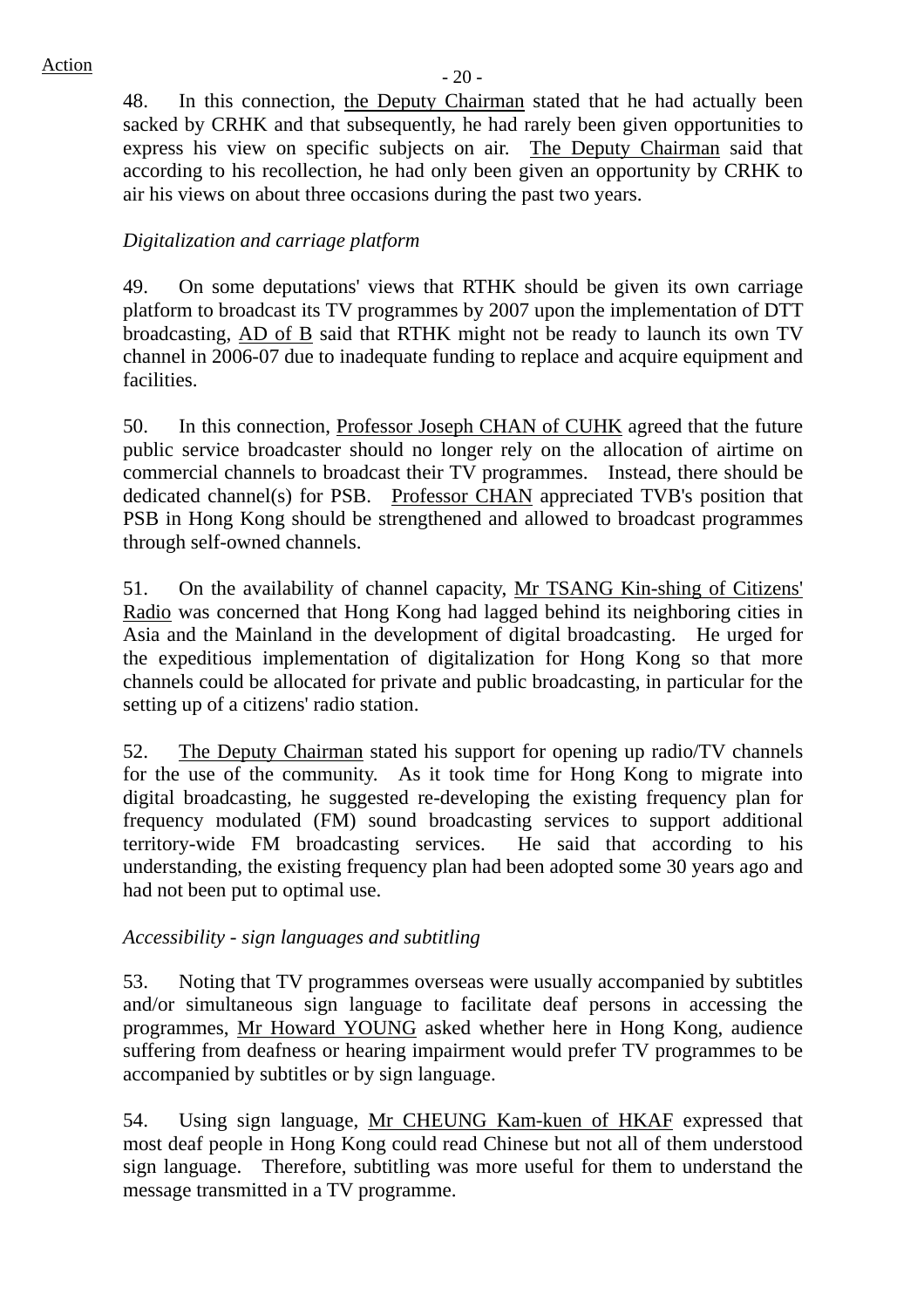### *Governance*

55. Noting that the operation of public service broadcasters in other advanced economies was usually governed by a board appointed by the government which was returned by general election, Mr LEE Wing-tat was concerned that with the limited development of democracy in Hong Kong, the best overseas practices could hardly be applied in Hong Kong.

56. In this connection, Professor Clement SO of CUHK considered that in the Hong Kong context, apart from the Administration, the LegCo and the public also played a role in monitoring the governance of the future PSB. He believed that the interaction of the three major stakeholders would help provide the necessary checks and balance on the appointment of board members of the public service broadcaster. Professor Joseph CHAN of CUHK said that Hong Kong should strive to develop the optional structure of PSB under its unique political circumstances. As one of the key missions of PSB was to serve as the voice of the public, any public service broadcaster should strive to secure public trust and support. Professor CHAN considered that when a public service broadcaster was able to gain the acceptance of the general public, both the Administration and LegCo would provide the necessary support for it to meet public needs.

57. On the future model of governance and organizational structure of RTHK, AD of B noted that the option of "corporatization" had been most studied and discussed in Hong Kong. He urged that if corporatization of RTHK was to be pursued, the participation of the public, RTHK staff, LegCo and other stakeholders should all be involved.

58. Ms Emily LAU considered that the board of governors for the future public service broadcaster should be independent and representative of the community at large. Noting that the Chairman of RTHK Programme Staff Union had reflected the worries of RTHK's serving staff that they might be jeopardized if RTHK was to be revamped, Ms LAU sought elaboration.

59. In response, Ms Janet MAK of RTHK Programme Staff Union explained that at present, the majority of RTHK staff were civil servants. Programming or editorial decisions were seldom made in a top-down manner. Without the fear of not renewing their contract of services, RTHK staff could dedicate their full attention and time to discharge their duties. However, with changes looming in the background and rumours widely circulating that an officer from outside RTHK would be posted to take up a senior directorate post, serving RTHK staff experienced insecurity and unease over their future.

60. Considering that the existing two commercial radio broadcasters exercised self-censorship instead of operating in accordance with commercial principles, Mr Albert CHAN was worried that the future public service broadcaster might also seek to exercise self-censorship and dared not speak up if its staff members were fearful of losing their jobs or other risks. As such, Mr CHAN stressed that the key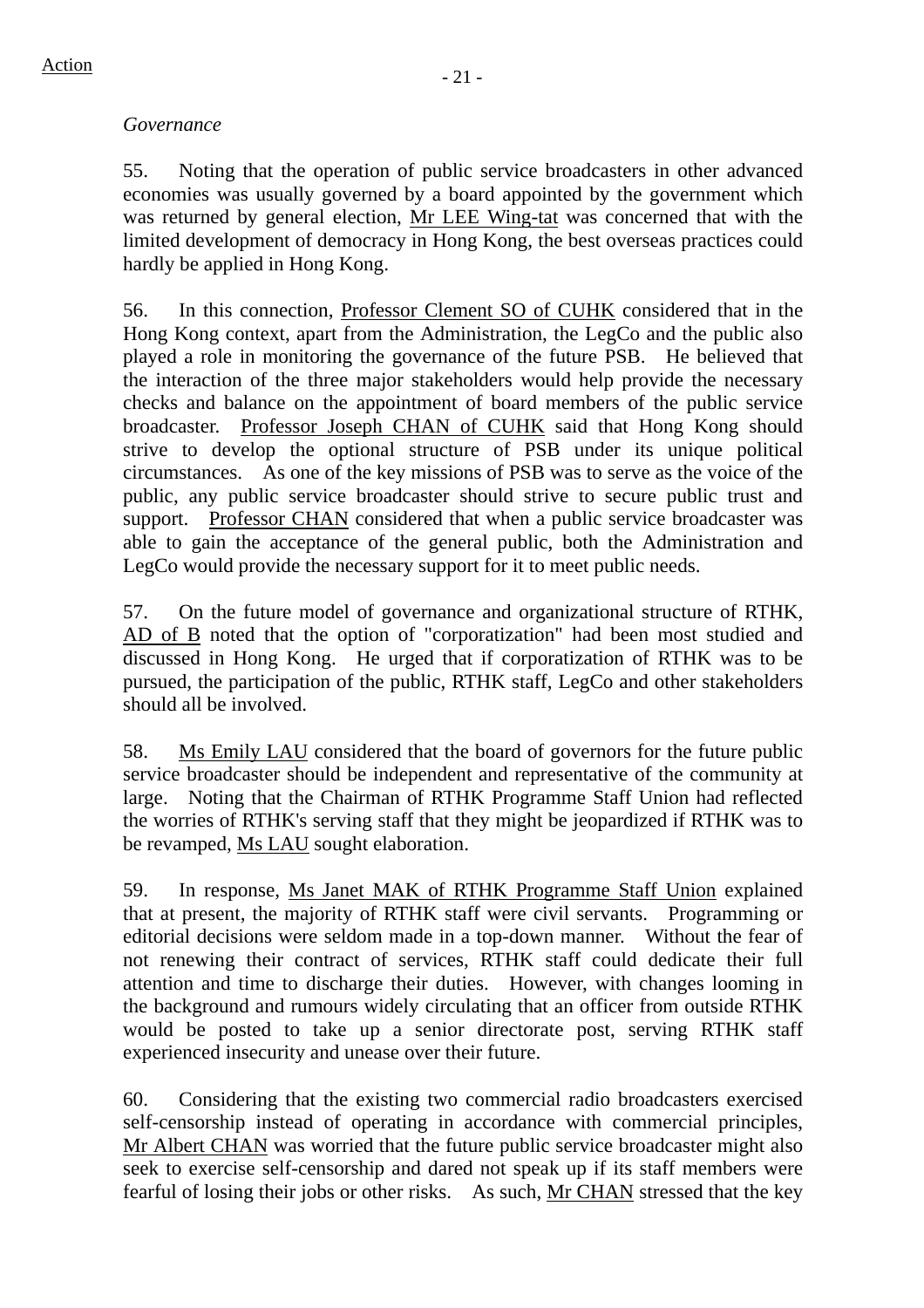issue to be considered was how to develop a bona fide PSB that could operate freely from political control and commercial pressure while remaining viable.

61. In response, Professor Joseph CHAN of CUHK considered that as long as a mechanism was in place to hold the public service broadcaster accountable to the public, such as through public hearings prior to funding appropriation, the public service broadcaster could be monitored on its fulfillment of public missions. As regards the possibility of political influence, if any, exercised by the future governing board, Professor CHAN considered that individual board members had his/her own background and views and it was natural for them to interact with or persuade others. Nevertheless, Professor CHAN pointed out that public opinion in Hong Kong was also very powerful in influencing major policy decisions. Hence, he considered that the future governing board would unlikely ignore public opinion in overseeing the public service broadcaster. Professor Clement SO of CUHK considered that while commercial broadcasters had their own programming strategy, a public service broadcaster should have due regard to public interest and public opinions in its programme productions.

## *Attendance of the Review Committee and other parties to the Panel meeting*

62. Mr Albert CHAN considered that as the subject under discussion was of great public interest and concern, he regretted to note that the Review Committee had only decided to send its Secretary to attend the meeting as an observer. He questioned why members of the Review Committee had not attended the meeting to exchange views with deputations and Members.

63. The Secretary of the Review Committee (S/RC) said that the Review Committee was committed to extensive consultation and would listen with sensitivity to the views of all interested parties. On the basis of inputs received from various sectors of the community, the Committee would examine relevant issues in a professional and impartial manner before making recommendations. She undertook to bring back all views and submissions received at the meeting to the Review Committee for consideration.

64. S/RC went on to inform the meeting that the Review Committee had commenced a series of consultation sessions with RTHK and its staff union as well as local broadcasters. A roundtable discussion session had also been arranged to exchange views with academics from local tertiary institutions offering communication and journalism-related courses. To obtain the views of the wider community, the Review Committee had issued nearly 400 letters to invite media-related or Internet-related professional bodies and organizations in the education, cultural, sports and social service sectors, human rights concern groups, think tanks, as well as religious and political groups to provide views on PSB. Many of the deputations attending the Panel meeting were on the Review Committee's list of invitees. Some had already met with the Review Committee and tendered their advice. The general public might also participate in the online forum set up on the website of the Review Committee to be launched on 15 March 2006. Moreover, the Review Committee planned to invite overseas and local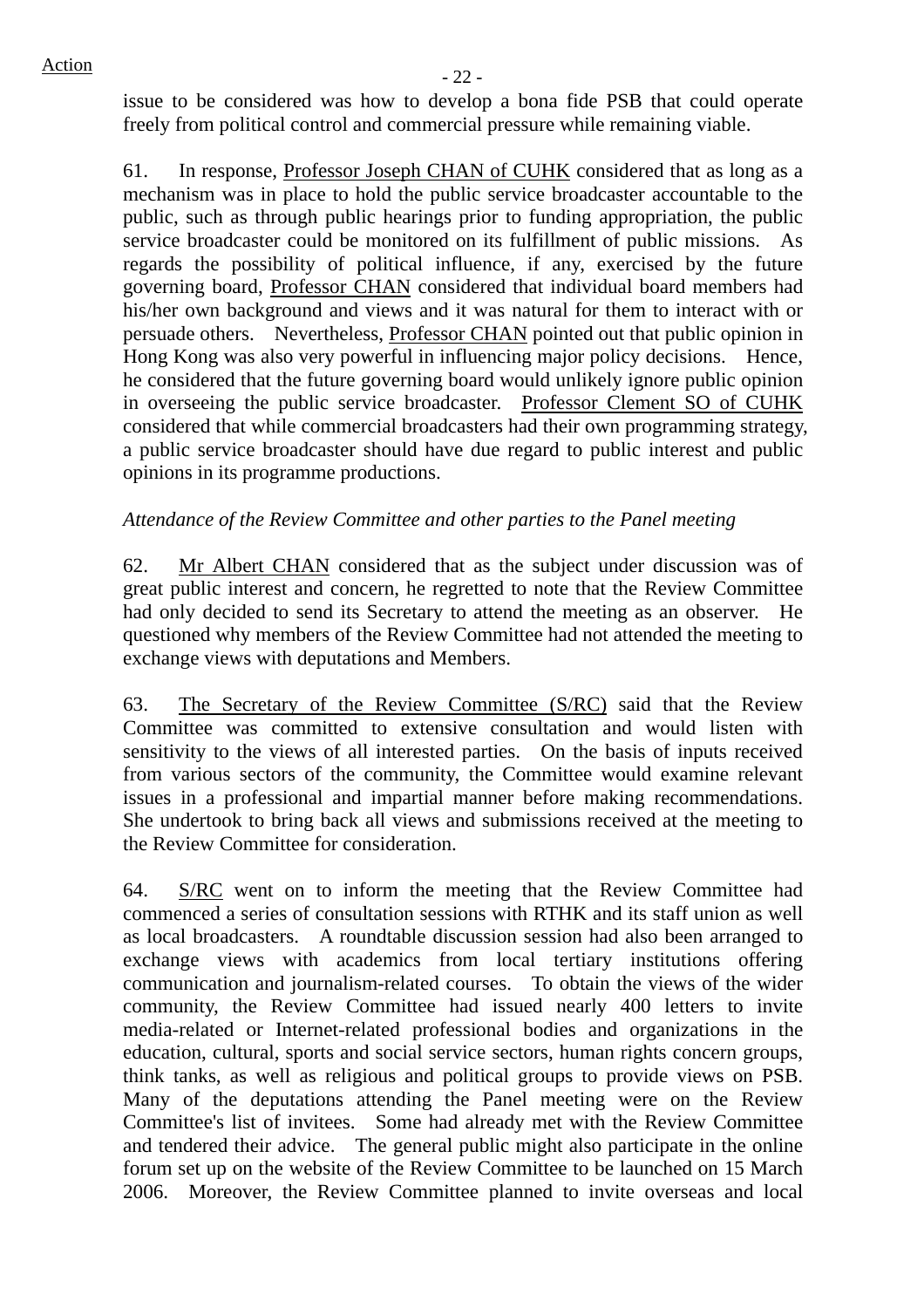experts on PSB to exchange views with the public at a forum to be organized soon.

65. Noting that the Review Committee had met with some of the aforesaid parties in closed meetings, Mr Albert CHAN was concerned about the lack of transparency. He called on the Review Committee to make public all the views received, including those raised at closed meetings. Echoing his view, Ms Emily LAU saw merits in making public all the views to assure the public that there had not been any filtering of views by the Review Committee. In response, S/RC said that, to encourage candour, the Review Committee had assured all consulted parties that their views would be received in confidence and used only for the purpose of the Review. To enhance transparency, the Review Committee would inform the public of the outcome of consultation at a suitable juncture.

66. Ms Margaret NG thanked deputations' participation and input. She was also very concerned that members of the Review Committee did not attend the Panel meeting which was a good opportunity for exchanging views. In response, S/RC explained that shortly after its formation, the Review Committee had already attended the special meeting of the Panel held on 25 January 2006 and exchanged views with Members on various issues related to the Review. She assured members that the Review Committee was prepared to listen to views on PSB raised at different forums. Since the Review Committee had launched its own public consultation programme, attendance at this meeting where the Panel would meet with deputations might create confusion over the respective roles of the Review Committee and the Panel and the interface between them. She also pointed out that all the deputations present at the meeting had been invited by the Review Committee to submit their views. Some had already done so, and the Review Committee looked forward to receiving the views of others.

67. Ms Margaret NG did not subscribe to S/RC's explanation and was gravely concerned that it was a conscious decision of the Review Committee in choosing not to attend the meeting. The Deputy Chairman was also dissatisfied and expressed regret that the Review Committee had decided not to attend the special meeting.

68. Referring to the agenda and the Secretariat's invitation, S/RC said that the Review Committee had been given to understand that the main purpose of the special meeting was for the Panel to meet with deputations to gauge their views. She had been authorized to attend so that all views and submissions received at the meeting could be brought back to the Review Committee for consideration. Since the Review was still in progress, the Review Committee was not yet in a position to offer any considered views of its own at this meeting. She supplemented that the Chairman of the Review Committee had written to invite members of the Panel to a meeting so that the two sides could exchange views.

69. Ms Margaret NG remained unconvinced and maintained her view that the Review Committee should take the opportunity of the Panel meeting to listen to views and give responses, if necessary. Echoing her view, the Chairman said that the Review Committee was welcomed to attend future meetings of the Panel.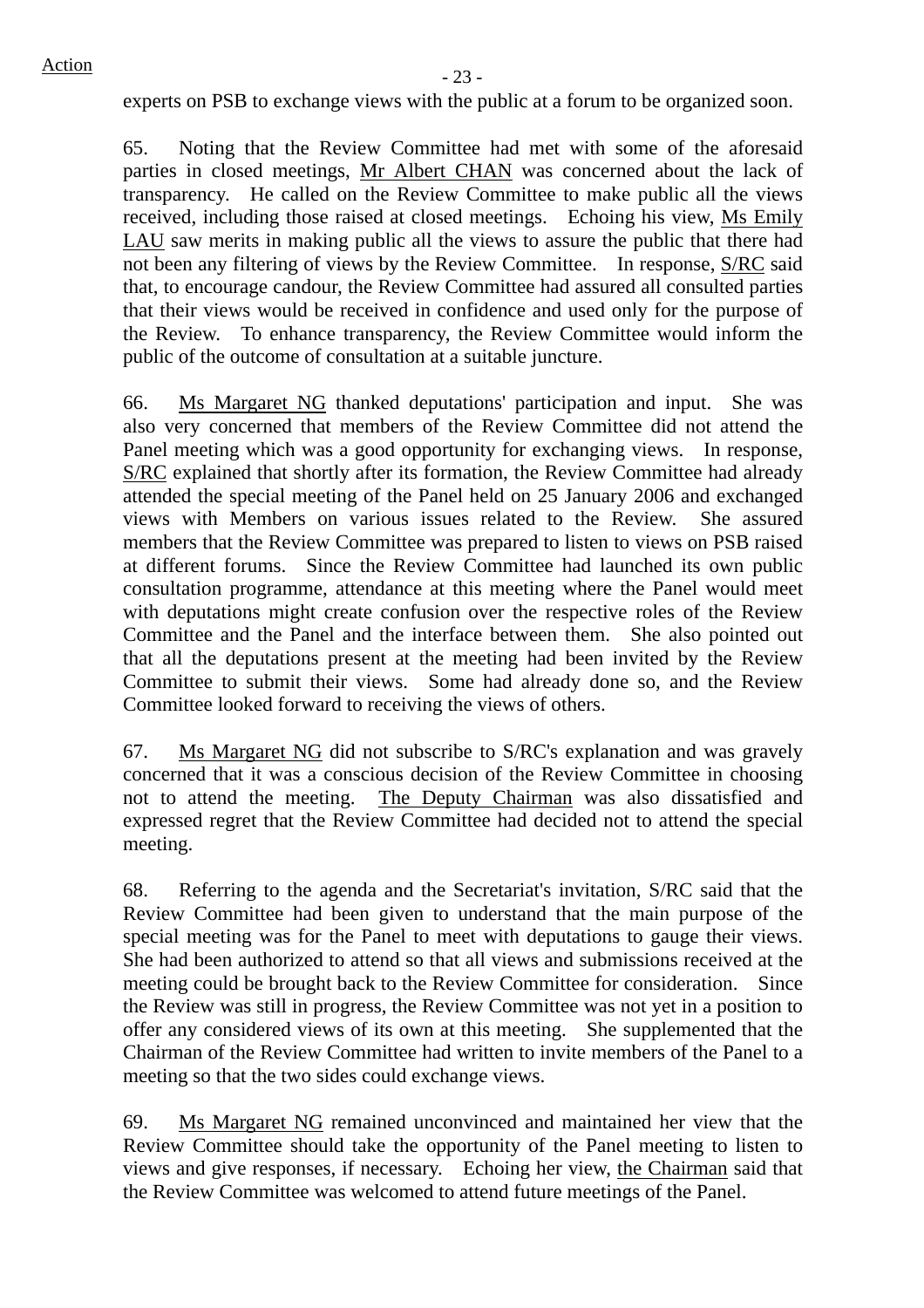#### Summing up

70. Summing up, the Chairman thanked the deputations and said that if necessary, they might be invited to attend future meetings of the Panel to exchange views on the development of PSB in Hong Kong. Ms Emily LAU requested the Clerk to summarize the views on PSB expressed at the meeting and in the submissions for members' reference.

(*post-meeting note:* The Synopsis of major views expressed at the meeting has been issued to all Members on 27 March 2006 vide LC Paper No. 1150/05-06.)

#### **II Any other business**

| LC Paper No. $CB(1)974/05-06$ | -- Letter dated 21 February 2006 from |  |                          |  |  |
|-------------------------------|---------------------------------------|--|--------------------------|--|--|
|                               | Chairman of the Committee on          |  |                          |  |  |
|                               |                                       |  | Review of Public Service |  |  |
|                               | Broadcasting and the Panel            |  |                          |  |  |
|                               | Chairman's initial thinking           |  |                          |  |  |

71. Referring to the letter dated 21 February 2006 from the Chairman of the Review Committee inviting Panel members to meet with the Review Committee and give views on the Review, the Chairman said that initially, he considered it more meaningful for the Panel to meet with the Review Committee after it had met with deputations and conducted the overseas duty visit and when the Panel had formulated certain observations/recommendations on the way forward. However, if individual Panel members would like to give views to the Review Committee, they were at liberty to do so on their own accord. Members raised no other comments to the contrary.

(*post-meeting note:* The Chairman's letter dated 14 March 2006 to Mr Raymond WONG, Chairman of the Review Committee has been issued to all Members on 15 March 2006 vide LC Paper No. CB(1)1097/05-06.)

#### Information security

72. Arising from the recent leakage on the Internet of the personal data of people who had lodged complaints with the Independent Police Complaints Council, the Chairman advised that he was considering whether the Panel should discuss the issue on its own or to hold a joint meeting with the Panel on Security.

73. Ms Emily LAU said that to obviate the need for Members to attend different meetings on the same subject, a joint or single meeting should be held. Mr Howard YOUNG considered that if information security was the thrust of the subject, then, the Panel on Information Technology and Broadcasting should take the lead in the discussion.

Clerk